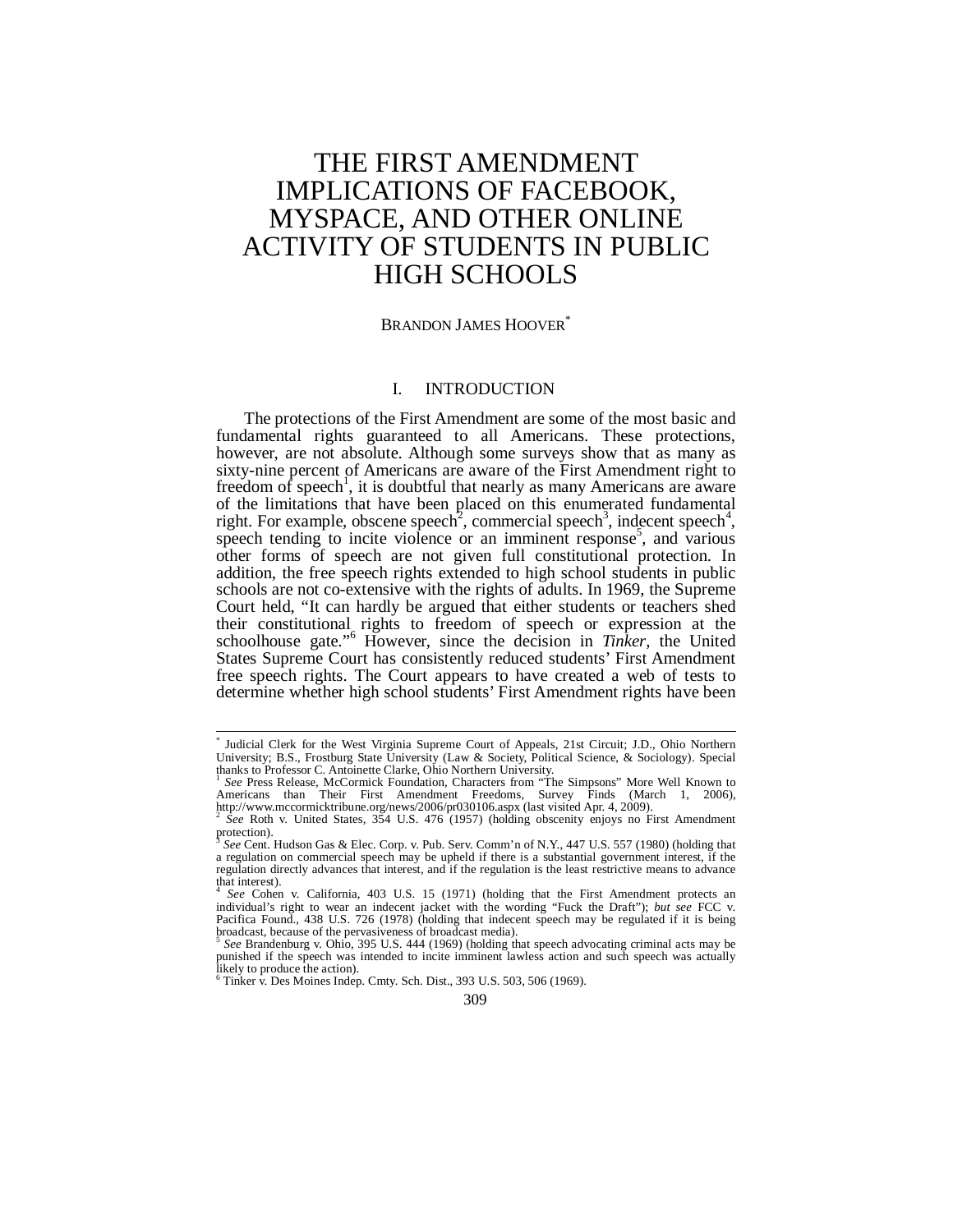violated, and these tests tend to limit First Amendment rights as opposed to expanding those rights.

However, with the emergence of social networking websites, a new problem has emerged as to how to balance a student's free speech rights online with the school's interest in maintaining an educational learning environment. Several lower courts have attempted to deal with this issue. The United States Supreme Court has yet to speak on the issue. This Paper will first discuss the emergence of social networking websites and their popularity with America's youth. Further, this Paper will discuss the basic legal framework for analyzing free speech rights of high school students. This Paper will next consider a sampling of lower court decisions where students were punished in school for online postings and use of social networking websites. This Paper will conclude with an analysis of these cases, and whether they fit within the basic framework already established. Further, this Paper will discuss the on-campus, off-campus dichotomy of speech. Finally, this Paper will discuss whether the Court's current trend is the best approach in balancing a student's free speech rights against the school's educational mission.

### II. THE EMERGENCE OF SOCIAL NETWORKING WEBSITES AND THEIR EFFECTS

Over the past several years, social networking websites have made their debut, and appear to be here to stay. Currently, there are hundreds of social networking websites—the largest and most popular of which being MySpace and Facebook. MySpace is the largest social networking website, and it proudly boasts over one hundred million users.<sup>7</sup> MySpace was created in 2003 by Tom Anderson and Chris DeWolf.<sup>8</sup> It has grown to be the second most popular website on the internet, second only to Yahoo.<sup>9</sup>

The MySpace social networking website is only available for persons who are over the age of fourteen.<sup>10</sup> All MySpace users under the age of sixteen have their profiles set to private which means that only persons they choose to allow to view their page may do so. Aside from the profiles of those under the age of sixteen, MySpace profiles are readily viewable by anyone, unless the user specifically sets his or her page to a private status.<sup>1</sup>

Facebook was created by Mark Zuckerberg $12$  and currently boasts a membership of nearly one hundred million users.<sup>13</sup> Facebook is a social

l 7 Pete Cashmore, *MySpace Hits 100 Million Accounts*, MASHABLE, Aug. 9, 2006,

http://mashable.com/2006/08/09/myspace-hits-100-million-accounts/ (last visited Apr. 4, 2009).<br><sup>8</sup> Elizabeth P. Stedman, *MySpace, But Whose Responsibility? Liability of Social-Networking Websites When Offline Sexual Assault of Minors Follows Online Interaction*, 14 VILL. SPORTS & ENT. L.J. 363,  $367(2007)$ .

<sup>&</sup>lt;sup>9</sup> *Id.* <sup>10</sup> *Id.* However, because no verification procedures exist, persons of any age can create a profile by <sup>10</sup> *Id.* However, because no verification procedures exist, persons of any age can create a profile by entering a fictitious date.<br><sup>11</sup> Matthew J. Hodge, *The Fourth Amendment and Privacy Issues on the "New" Internet: Facebook.com* 

*and MySpace.com*, 31 S. ILL. U. L.J. 95, 98 (2006).<br><sup>12</sup> *Id.* at 97. 13 *Facebook by the Numbers*, FAST COMPANY, Dec. 19, 2007, *available at* 

http://www.fastcompany.com/magazine/115/open\_features-hacker-dropout-ceo-facebook-numbers.html (last visited Apr. 4,  $2009$ ).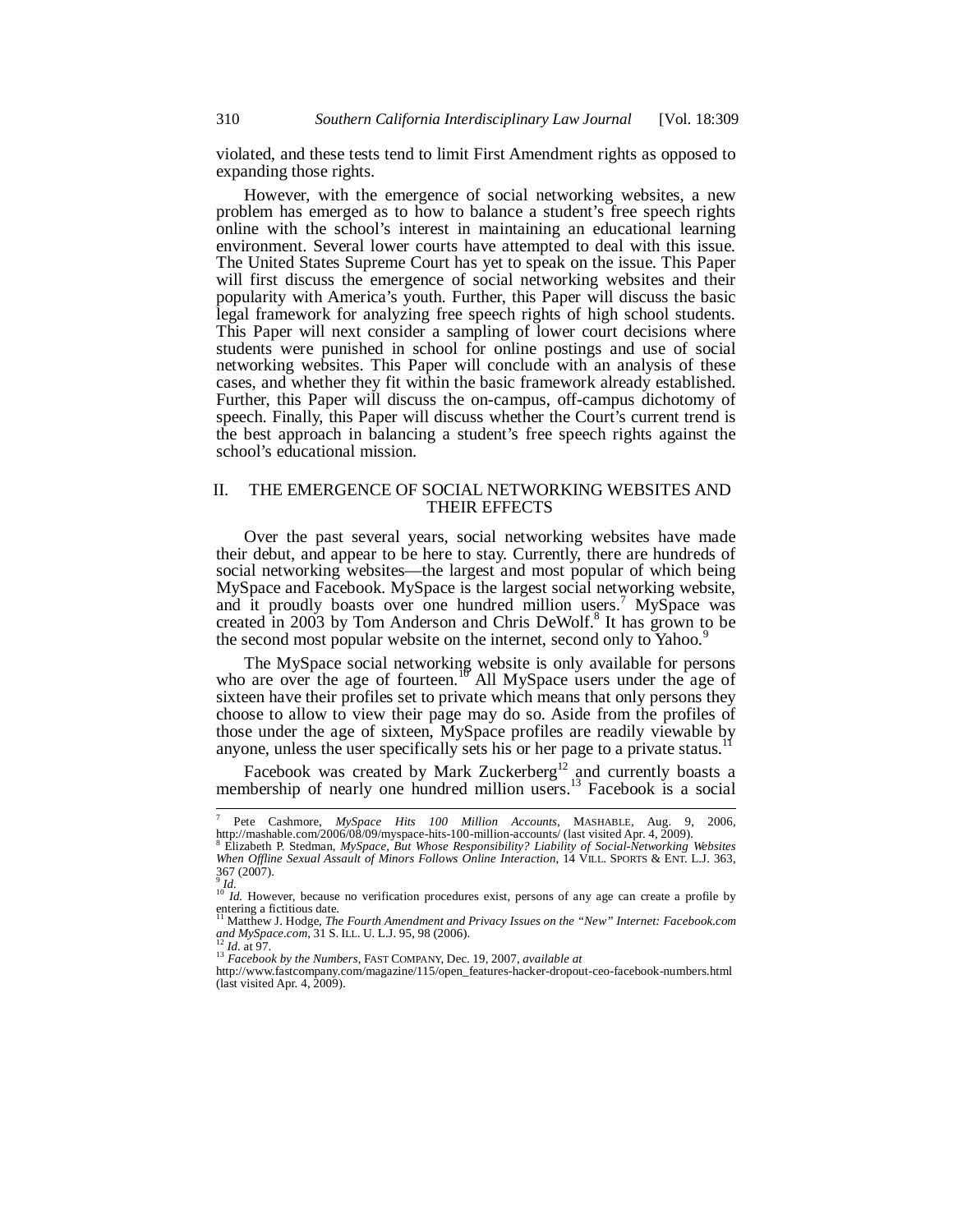networking website that is made up of networks. Currently, over fortyseven thousand networks, consisting of schools, colleges, workplaces, and other areas, exist.14 Additionally, Facebook is the sixth most trafficked website in America, and is the largest photo sharing website online, with over six million pictures being uploaded on a daily basis.15 Further, over thirty billion Facebook pages are viewed each month.<sup>16</sup>

Facebook is set up so that profiles can only be readily viewed by persons within the same network. For example, a student who is a member of the Frostburg State University network can view the profile of anyone else in that network who has not set their profile to a private setting. However, should someone from another institution, such as Salisbury University, wish to view the profile of someone in the Frostburg network, a "friend" request must be sent, whereby the member of the Frostburg network could choose whether to allow the other person to view her page or not. Facebook pages can include extensive information about a person, if the user chooses to post it. For example, a Facebook page can contain the name, address, email address, academic information, birth date, political views, sexual orientation, relationship status, and pictures of the profile holder, as well as other information.<sup>17</sup> Facebook does not restrict access by age, but rather, eligibility is based on network status.

Because of the popularity and easy access to these social networking sites, many students are familiar with them, and have their own pages. These social networking sites, as well as online blogs and personal web pages, in some instances, have begun to create disruptions within the school setting. Certain students have even been suspended from school for information displayed on their personal social networking website pages that they created at home. Some of these instances have been raised as violations of the students' First Amendment rights. A sampling of these cases will be highlighted in subsequent sections of this Paper.

# III. FRAMEWORK FOR ANALYZING FREE SPEECH RIGHTS OF STUDENTS

### A. *TINKER V. DES MOINES INDEPENDENT COMMUNITY SCHOOL DISTRICT*

### 1. *Factual and Procedural Background*

The Court's first opportunity to consider the applicability of the First Amendment protections to school students was presented in *Tinker v. Des Moines Independent Community School District*. 18 In *Tinker*, a group of citizens voiced their objections to the ongoing hostilities in Vietnam by wearing black armbands through the 1965 Christmas season.<sup>19</sup> School

 $\int_{15}^{14} I d.$ 

<sup>&</sup>lt;sup>14</sup> *Id.*<br><sup>15</sup> *Id.*<br><sup>16</sup> *Id.* 16 Munukutla-Parker, *Unsolicited Commercial Email, Privacy Concerns Related to Social <sup>17</sup> Usha Munukutla-Parker, <i>Unsolicited Commercial Email, Privacy Concerns Related to Social Network Services, Online Protection of Children, and Cyberbullying, 2 ISJLP 627, 635 (2006).* <sup>18</sup> *Id.* at 504. 19 *Id.* at 504.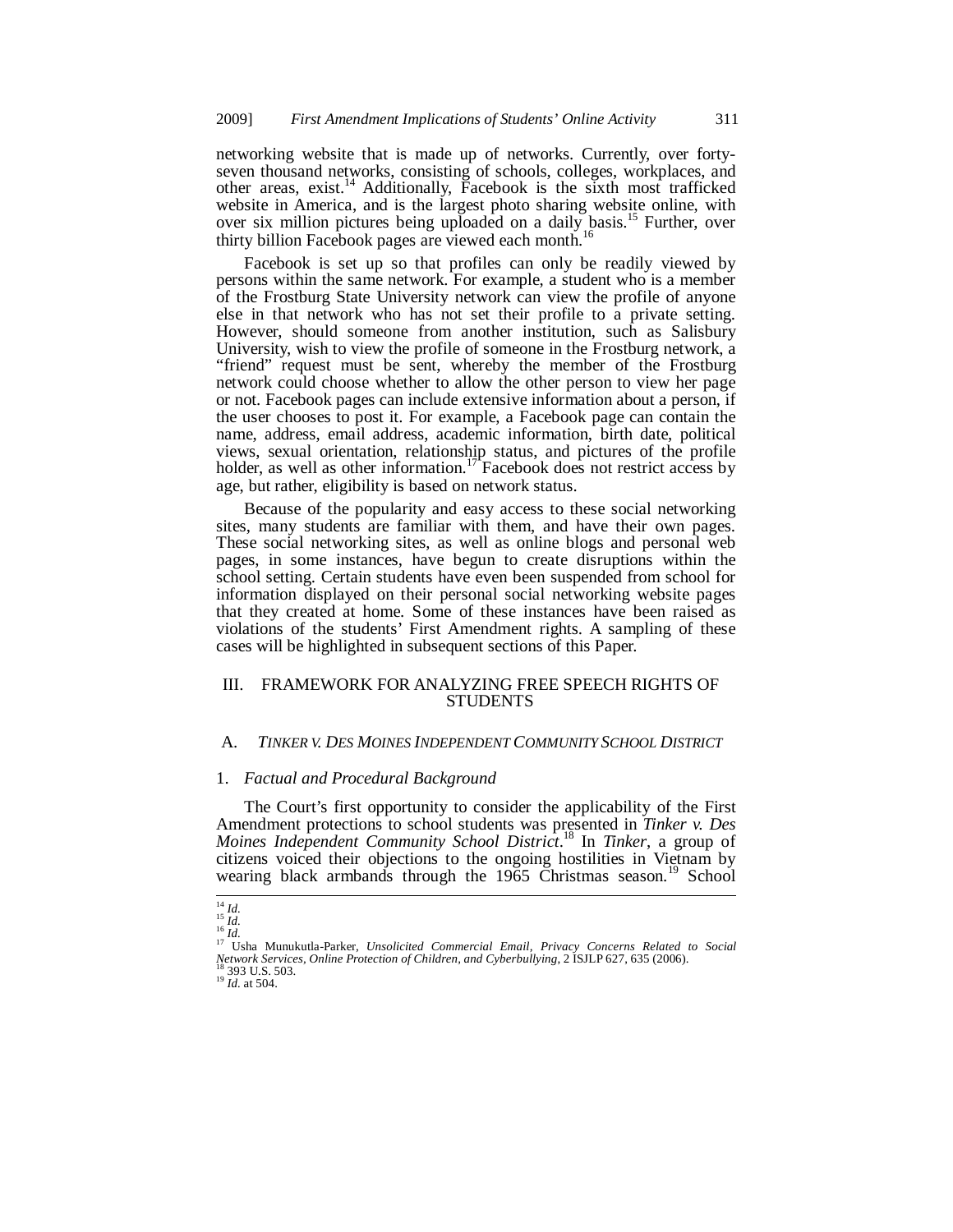officials became aware of this plan and in response, adopted a policy to prevent students from wearing armbands in school. The policy provided that any student wearing a black armband would be asked to remove it. Should the student refuse to do so, the student would be suspended until the student consented to return to school without the armband.<sup>20</sup> Despite their knowledge of this policy, the Tinker children and others wore black armbands to school and were suspended on December 16, 1965, and did not return until school started in January of  $1966$ .<sup>21</sup> Their parents brought a suit on their behalf under 42 U.S.C. § 1983 alleging a violation of their children's constitutional rights, and sought nominal damages and an injunction against the school board.<sup>22</sup>

At trial, the District Court dismissed the complaint and held that the school authorities had acted in a constitutionally reasonable manner to prevent a disturbance in the school.<sup>23</sup> However, the court recognized that wearing an armband was symbolic speech that would fall under the free speech clause of the First Amendment.<sup>24</sup> The Court of Appeals, sitting en banc, upheld the decision of the District Court without issuing a written opinion.<sup>25</sup> This case was then appealed to the United States Supreme Court.

# 2. *Opinion of the Court*

Justice Fortas delivered the opinion of the Court which began with the famous lines that would emanate in all future decisions regarding First Amendment rights of high school students: "First Amendment rights . . . are available to teachers and students. It can hardly be argued that either students or teachers shed their constitutional rights to freedom of speech or expression at the schoolhouse gate."<sup>26</sup> The Court then determined that this case presented a problem that "lies in the area where students in exercise of First Amendment Rights collide with the rules of the school authorities."<sup>27</sup> Specifically, the Court noted that this particular case did not involve "aggressive, disruptive action or even group demonstrations,"<sup>28</sup> nor did it "intrud[e] upon the work of the schools or the rights of other students."<sup>29</sup>

The Court determined that in order for a school to limit a student's constitutional rights, the school officials must have a more legitimate reason than "a mere desire to avoid the discomfort and unpleasantness that always accompany an unpopular viewpoint."<sup>30</sup> Rather, the Court determined that the appropriate focus is whether the student engaging in the conduct would "materially and substantially interfere with the requirements of appropriate discipline in the operation of the school."31 In this particular

 $\frac{1}{20} \frac{Id}{Id}$ .  $\frac{27}{24}$ <br>  $\frac{1}{23}$  *Id.* at 505.<br>  $\frac{24}{24}$  *Tinker*, 393 U.S. at 505.<br>  $\frac{25}{16}$ <br>  $\frac{1}{26}$  *Id.* at 506.<br>  $\frac{28}{16}$ .<br>  $\frac{1}{24}$ .<br>  $\frac{1}{24}$  at 508.<br>  $\frac{1}{24}$ <br>  $\frac{1}{24}$ <br>  $\frac{1}{24}$ <br>  $\frac{1}{24}$ <br>  $\frac{1}{24$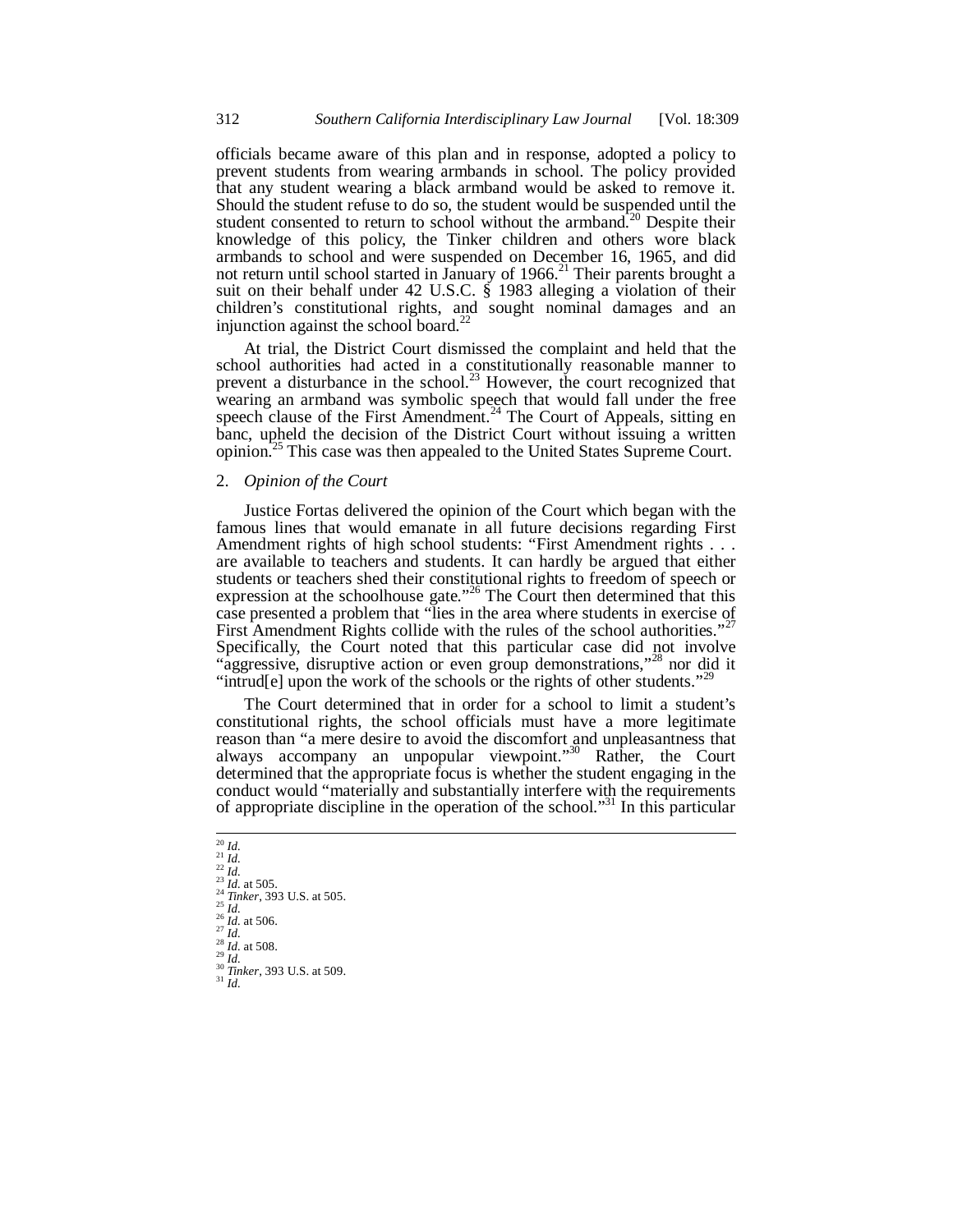case, the Court determined that the actions of the Tinker children and other petitioners did not cause substantial or material disruptions in the schools.<sup>3</sup>

# B. *BETHEL SCHOOL DISTRICT NO. 403 V. FRASER*

### 1. *Factual and Procedural Background*

The next opportunity the Court had to consider free speech rights of students in public high schools occurred in *Bethel School District No. 403 v. Fraser*. 33 In *Fraser*, a high school student delivered a speech to approximately six hundred students.<sup>34</sup> The speech involved nominating a classmate to serve as an elected student officer. Throughout his speech, Fraser referred to the student he was endorsing "in terms of an elaborate, graphic, and explicit sexual metaphor.<sup>35</sup> The concurring opinion of Justice Blackmun provided a portion of the speech given by Fraser.<sup>36</sup> Pursuant to the following disciplinary rule—"Conduct which materially and substantially interferes with the educational process is prohibited; including the use of obscene, profane language, or gestures"<sup>37</sup>—Fraser was suspended from school for three days and was removed from the list of persons who were eligible to speak at commencement. Following his suspension, Fraser sought review of his punishment by the school board, and the board upheld his punishment.<sup>3</sup>

Fraser's father subsequently brought suit on behalf of his son, alleging a violation of Fraser's First Amendment rights pursuant to 42 U.S.C. § 1983.<sup>39</sup> The District Court held that the school had violated Fraser's rights to free speech because the school's rule was vague and overbroad.<sup>40</sup> The District Court issued an injunction forbidding the school from removing Fraser's name from the list of graduation speakers.<sup>41</sup> On appeal, the Court of Appeals affirmed the decision of the District Court, holding that the speech was indistinguishable from Tinker's armband, and likewise it did not have a disruptive effect on the school.<sup>42</sup> The United States Supreme Court, however, reversed the decision.

### 2. *Opinion of the Court*

Justice Burger delivered the opinion of the Court which recognized that "the undoubted freedom to advocate unpopular and controversial views in

 $rac{32 \text{ Id.}}{33 \text{ 478}}$ <br>34 478 U.S. 675 (1986).<br>34 *Id.* at 677.<br>35 *Id.* at 678.

<sup>&</sup>lt;sup>36</sup> *Id.* at 687 ("I know a man who is firm—he's firm in his pants, he's firm in his shirt, his character is firm—but most . . . of all, his belief in you, the students of Bethel, is firm.' 'Jeff Kuhlman is a man who takes his point and pounds it in. If necessary, he'll take an issue and nail it to the wall. He doesn't attack things in spurts—he drives hard, pushing and pushing until finally—he succeeds.' 'Jeff is a man who will go to the very end—even the climax, for each and every one of you.' 'So vote for Jeff for A.S.B.

vice-president—he'll never come between you and the best our high school can be."").<br>
<sup>33</sup> Id.<br>
<sup>38</sup> Id. at 679.<br>
<sup>39</sup> Fraser, 478 U.S. at 679.<br>
<sup>41</sup> Id. Subsequently, Fraser spoke at his high school graduation on June 8,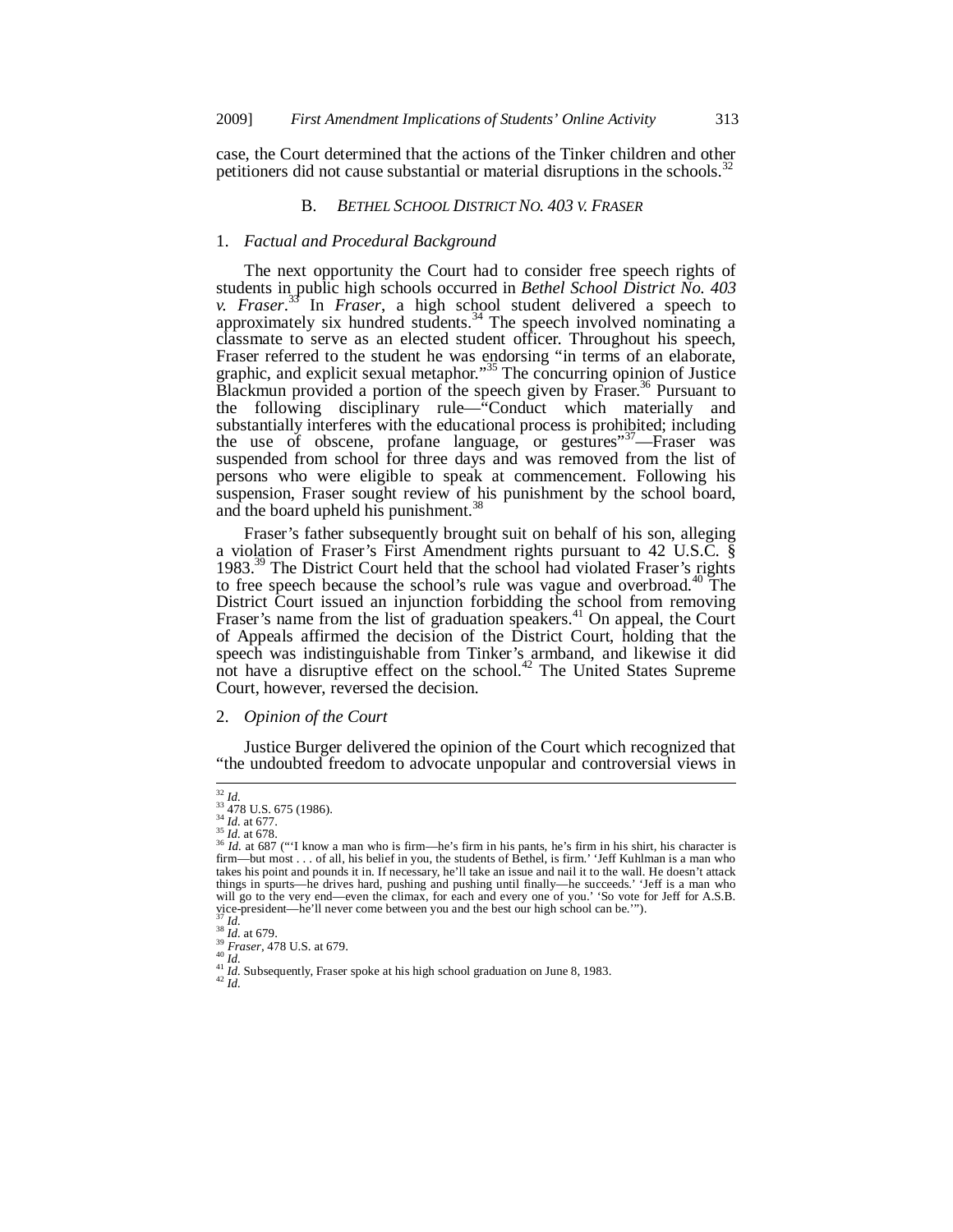schools and classrooms must be balanced against the society's countervailing interest in teaching students the boundaries of socially appropriate behavior." $\frac{^{143}}{^{11}}$  The Court recognized that many speech rules exist in the United States.<sup>44</sup> Additionally, the Court recognized that the First Amendment generally offers vast protections in "matters of adult public discourse;"<sup>45</sup> however, adult protections do not necessarily have to be extended to children. The Court noted "'the First Amendment gives a high school student the right to wear Tinker's armband, but not Cohen's jacket."<sup>\*\*</sup>

The Court held that schools should be permitted to determine the lessons of conduct for students and that speech in schools cannot be conveyed in lewd or offensive ways. Next, the Court articulated that the Constitution does not compel teachers to surrender control of the school to the students. According to the Court, "[t]he First Amendment does not prevent the school officials from determining that to permit a vulgar and lewd speech such as respondent's would undermine the school's basic educational mission."<sup>47</sup>

### C. *HAZELWOOD SCHOOL DISTRICT V. KUHLMEIER*

# 1. *Factual and Procedural Background*

In *Hazelwood School District v. Kuhlmeier*, 48 student staff members of the school newspaper, *Spectrum*, brought an action against Hazelwood East High School for violation of their First Amendment rights. The *Spectrum* was a student-edited and student-written school newspaper that was published approximately once every two to three weeks.<sup>49</sup> The paper was published through funds given by the board of education, and was the product of the Journalism II class at Hazelwood East. The policy at Hazelwood East regarding publication required the Journalism teacher to submit the page proofs of the school newspaper to the principal of the high school for review before the pages were sent off to the publisher.<sup>50</sup> When the May 13 issue of the *Spectrum* was brought to the principal, he took issue with two of the articles that were to appear in the paper. One articled detailed students' experiences with pregnancy, while the other article described the impact of divorce on students.<sup>51</sup>

The principal determined that there was not enough time to change the articles and still get it to the publisher on time. Therefore, he decided to pull the two pages where the pregnancy and divorce articles appeared.

 $\overline{a}$ 

<sup>&</sup>lt;sup>43</sup> *Id.* at 681.<br><sup>44</sup> *Id.* at 682 (such as rules prohibiting the use of "impertinent" speech during debate and also prohibiting the use of indecent speech). *Fraser*, 478 U.S. at 682.<br><sup>45</sup> *Fraser*, 478 U.S. at 682.<br><sup>46</sup> *Id.* (quoting Thomas v. Bd. of Educ., Granville Cent. Sch. Dist., 607 F.2d 1043, 1057 (2d Cir. 1979)).

*See also Cohen*, 403 U.S. 15 (holding a jacket with the words "Fuck the Draft" was protected under the First Amendment).<br> $^{47}$  Fraser, 478 U.S. at 685.

<sup>48 484</sup> U.S. 260 (1988).<br><sup>49</sup> *Id.* at 262.<br><sup>50</sup> *Id.* at 263.<br><sup>51</sup> *Id*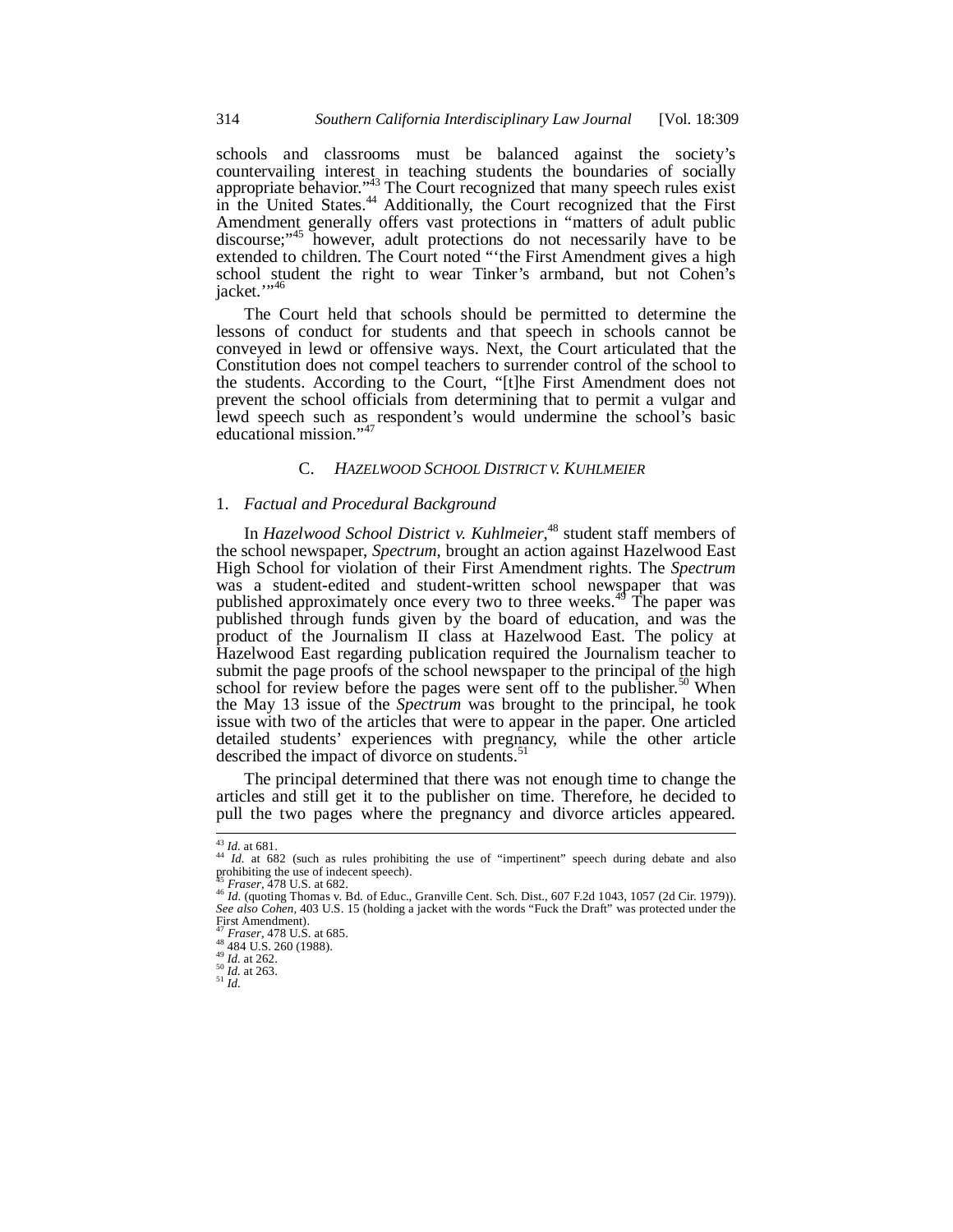Student staff members brought this action seeking injunctive relief and monetary damages for the violation of their First Amendment rights.<sup>52</sup> The District Court concluded that no violation of the First Amendment had occurred.53 On appeal, the Court of Appeals reversed and held that the school paper was a public forum and, as such, school officials could not censor the school paper unless the *Tinker* Test was satisfied.<sup>54</sup> The Court of Appeals determined that the school had not presented evidence to satisfy the *Tinker* Test, and, thus, the school had violated the students' First Amendment rights.

# 2. *Opinion of the Court*

Justice White delivered the opinion of the Court. In his opinion, he discussed the *Tinker* Test and noted that school boards, and not the federal courts, are best able to make decisions regarding students' free speech rights.<sup>55</sup> Justice White next considered the issue of whether the school newspaper may be considered to be a public forum and concluded that "public schools do not possess all the attributes of streets, parks, and other traditional public forums."56 Hence, public schools and their facilities are not public forums.

The Court then concluded that the question presented in *Kuhlmeier* differed from the question presented in *Tinker*. The Court held that the issue in *Tinker* was whether a school had "to tolerate a particular student speech,"<sup>57</sup> and therefore differed from the issue in this case which is "whether the First Amendment requires a school affirmatively to promote particular student speech."<sup>58</sup> The Court noted that a "school must be able to take into account the emotional maturity of the intended audience in determining whether to disseminate student speech on potentially sensitive topics."<sup>59</sup>

The Court ultimately held that the *Tinker* Test did not have to be the standard used in cases where a school used its name or finances for the dissemination of student expression. Finally, the Court concluded that the actions of the principal in this case were reasonable because he could have reasonably been concerned about "the privacy interests of the students' boyfriends and parents, who were discussed in the article, but were given no opportunity to consent to its publication or to offer a response."<sup>60</sup> Therefore, the Court reversed the decision of the Court of Appeals.

 $52$  *Id.* at 264.

<sup>&</sup>lt;sup>53</sup> *Id.* at 264.<br><sup>54</sup> *Kuhlmeier*, 484 U.S. at 264 (noting specifically that such public forum could only be censored when<br>*54 Kuhlmeier*, 484 U.S. at 264 (noting specifically that such public forum could only be censore "necessary to avoid material and substantial interference with school work or discipline . . . or the rights of others").<br>  $\frac{55}{1}$  Id. at 266–67.<br>  $\frac{56}{1}$  Id. at 267.<br>  $\frac{77}{1}$  Id. at 270–71.

<sup>&</sup>lt;sup>55</sup> *Id.* at 266–67.<br><sup>56</sup> *Id.* at 267.<br><sup>57</sup> *Id.* at 270–71.<br><sup>58</sup> *Id.* at 272. These sensitive topics range from Santa Claus in elementary school to sexual activity in <sup>59</sup> *Id.* at 272. These sensitive topics range fro <sup>60</sup> *Kuhlmeier*, 484 U.S at 274.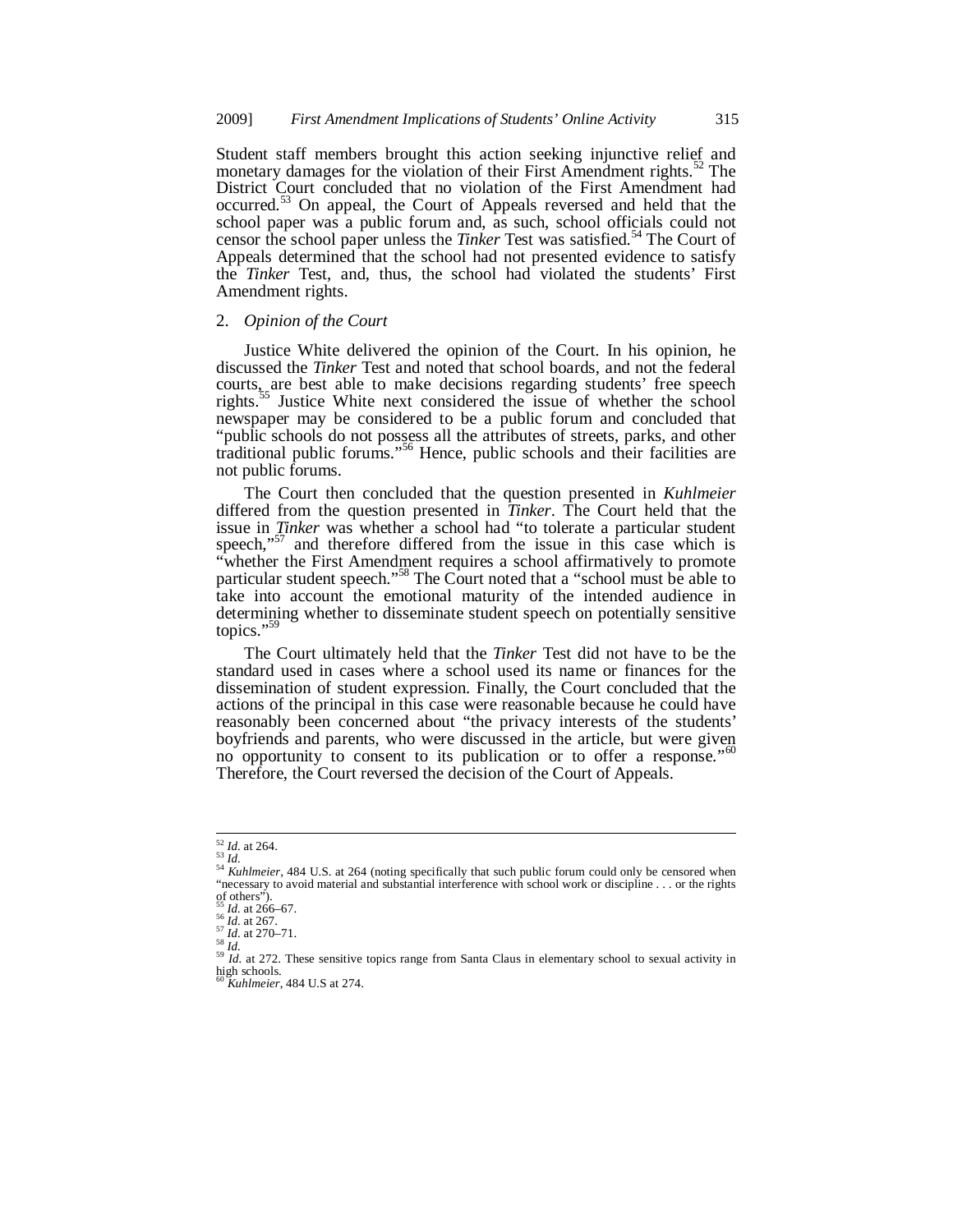# D. *MORSE V. FREDERICK***<sup>61</sup>**

#### 1. *Procedural and Factual Background*

At a school-supervised event to watch the Olympic Torch pass through Juneau, Alaska, a principal noticed some of her students carrying a banner and unwrapping it. The principal believed the message advocated illegal drug use, and she asked the students to take it down. One student refused. This student was Joseph Frederick who reported to school late that day, and met his classmates on the street to watch the torch relay. The banner he unfurled read "BONG HiTS 4 JESUS." $^{62}$  The principal confiscated the banner and suspended Frederick for ten days because she thought the banner promoted illegal drug use. $6$ 

Frederick appealed his suspension but the punishment was affirmed on administrative appeal. The superintendent said that Frederick was punished because he advocated the use of illegal drugs. The message was "'clearly disruptive of and inconsistent with the school's educational mission to educate students about the dangers of illegal drugs.'"64 Following the administrative appeal, Frederick filed suit under 42 U.S.C. § 1983 alleging a violation of his First Amendment rights, for which he sought an injunction, compensatory and punitive damages, and attorney's fees.

At the District Court, the school's motion for summary judgment was granted and the court held that there had not been an infringement of rights. The District Court said that Principal Morse had an obligation and authority to stop this illegal message.<sup>65</sup> The Ninth Circuit Court of Appeals reversed, holding that the school had punished Frederick without demonstrating that his banner would have given rise to the risk of a substantial disruption. $\delta$ 

### 2. *Opinion of the Court*

Chief Justice Roberts delivered the opinion of the Court, first discussing the actual words displayed on Frederick's banner—words that were offensive to some, funny to some, and had no meaning whatsoever to others, but words that appeared to advocate drug usage to Principal Morse.<sup>67</sup> The Court framed the issue as follows: "whether a principal may, consistent with the First Amendment, restrict student speech at a school event, when that speech is reasonably viewed as promoting illegal drug use."<sup>68</sup> The Court answered the issue in the affirmative.

The Court then considered prior school-related First Amendment cases. *Tinker* first provided that speech could only be suppressed if it would materially and substantially disrupt the work and discipline of the school.<sup>69</sup>

<sup>&</sup>lt;sup>61</sup> 127 S. Ct. 2618 (2007).

<sup>&</sup>lt;sup>62</sup> *Id.* at 2622.<br>
<sup>63</sup> *Id.* at 2622-23.<br>
<sup>64</sup> *Id.*<br>
<sup>65</sup> *Id.* at 2622-23.<br>
<sup>64</sup> *Id.*<br>
<sup>66</sup> *Id.*<br>
<sup>66</sup> *Id.*<br>
<sup>67</sup> *Morse*, 127 S. Ct. at 2625.<br>
<sup>68</sup> *Id.*<br>
<sup>69</sup> *Id.* at 2626 (citing generally *Tinker*, 393 U.S. 5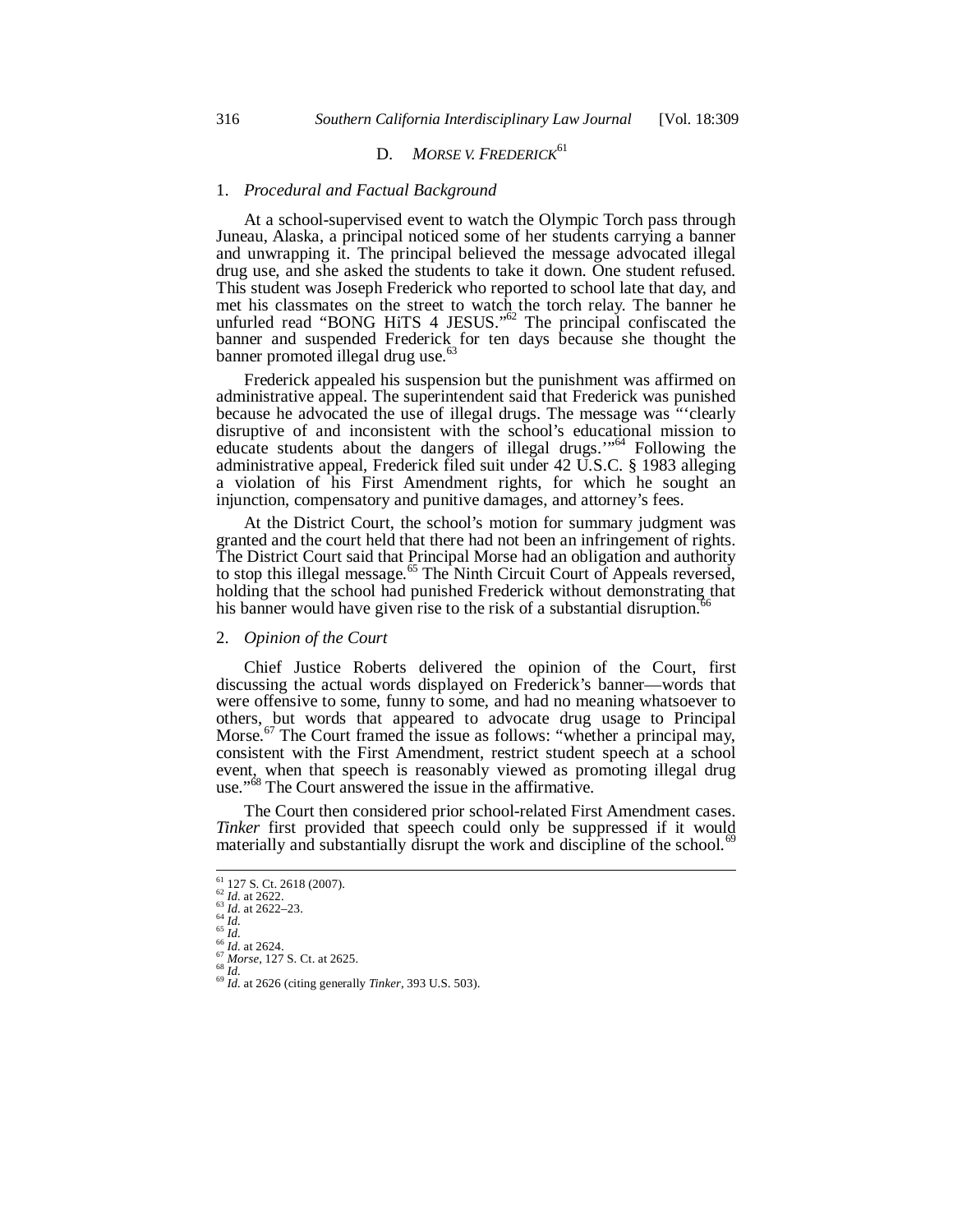The Court then discussed *Fraser* and recognized that the constitutional rights of students are not equivalent to the constitutional rights of adults; schools are special environments and the *Tinker* analysis is not absolute.<sup>7</sup> Next, the Court turned to *Kuhlmeier*, summarily dismissing it because "Frederick's banner does not have the school's imprimatur," but finding the case important to the present one insofar as it shows that *Tinker* is not the only test available for restricting speech.<sup>71</sup> The Court next moved its analysis to discussing the limited Fourth Amendment rights that students have in high schools.<sup>7</sup>

Additionally, the Court focused on the fact that drug abuse is a major problem among school children in America and that America has strong anti-drug policies. Many schools provide programs aimed at educating students about the dangers of illegal drug use. For these reasons, the Court reversed the decision of the Ninth Circuit and held that the First Amendment does not require schools to tolerate expression that would contribute to the dangers of illegal drug use.<sup>73</sup>

### IV. FIRST AMENDMENT CASES DEALING WITH SOCIAL NETWORKING WEBSITES AND OTHER ONLINE ACTIVITY OF HIGH SCHOOL STUDENTS

# A. *BEUSSINK V. WOODLAND R-IV SCHOOL DISTRICT*

In this case, plaintiff Brandon Beussink filed suit because he believed his First Amendment rights had been infringed upon when his school district suspended him for ten days because his web page used crude language to criticize his high school.<sup>74</sup> The web page in question was created by Beussink outside of school. On the site, Beussink encouraged others to contact the principal to communicate their opinions about the school to him. Further, the page had a link directly to the high school's web page.<sup>75</sup>

Several months after he posted this page, a classmate of Beussink's who knew about the site, purposely accessed it and showed it to the computer teacher at the school. The computer teacher subsequently reported the page to the principal of the school who became upset and "made the decision to punish Beussink *immediately* upon viewing the homepage.<sup>776</sup> Testimony provided to the District Court did not provide information on how many times Beussink's page had been displayed at the school. However, the librarian did witness Beussink open the page, and the

 $^{70}$  Id. at 2626-27 (citing generally Fraser, 478 U.S. 675).

<sup>&</sup>lt;sup>11</sup> Id. at 2620 *Li* (citing generally *Kuhlmeier*, 484 U.S. 260).<br><sup>71</sup> Id. at 2627 (citing generally *Kuhlmeier*, 484 U.S. 260).<br><sup>72</sup> The Court cites *Vernonia Sch. Dist. 47J v. Acton*, 515 U.S. 646, 656 (1995) (holding Amendment rights . . . are different in public schools than elsewhere") and *New Jersey v. T.L.O.*, 469 U.S. 325, 340 (1985) (holding that "the school setting requires some easing of the restrictions to which searches by public authorities are ordinarily subject").<br><sup>73</sup> The Court, however, refused to adopt a broader rule proposed by the school board that would make

speech proscribable because it was plainly offensive.<br><sup>74</sup> Beussink v. Woodland R-IV Sch. Dist., 30 F. Supp. 2d 1175, 1177 (E.D. Mo. 1998).<br><sup>75</sup> *Id.* at 1178.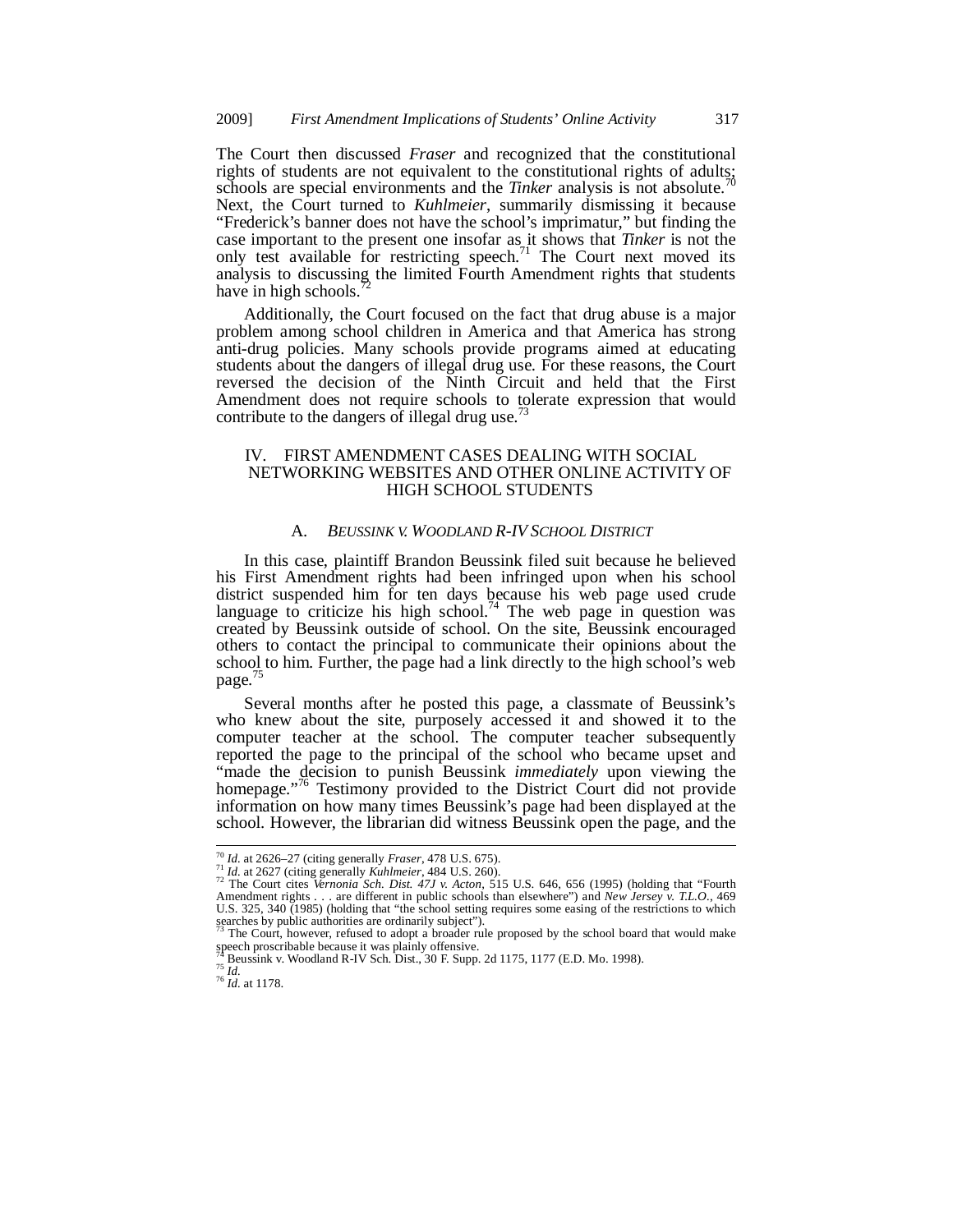computer teacher allowed some of her students to access the page to view it later in the day. Additionally, another group of students found the page at some point in the day. However, all told, the computer teacher reported that no real disruption occurred in her class because of the page.<sup>77</sup> Beussink, however, was suspended ten days for his page and ultimately, he and his family brought this suit to enjoin the school district from enforcing his suspension, claiming it violated his First Amendment rights.<sup>78</sup>

In assessing the merits of the First Amendment argument, the District Court recognized the oft-quoted line in *Tinker* that "'students do not shed their First Amendment rights at the schoolhouse gate.'"<sup>9</sup> However, the court did recognize that the First Amendment rights of school students do not parallel those of adults. The court articulated that pursuant to *Tinker*, in order to justify a curtailment of the student's free speech rights, the school must show that the forbidden conduct would "materially and substantially interfere with the requirements of appropriate discipline in the operation of the school."80 Further, the court noted that speech may be limited upon a fear of a disruption. However, the fear of the disruption must be reasonable.<sup>81</sup> The District Court determined that on the record present, Beussink would likely succeed on the merits of his First Amendment claim because the school district did not suffer a material or substantial disruption due to Beussink's web page, and because the principal immediately after seeing the web page sought to discipline Beussink because of its *content* and *not* because of a *fear* of *disruption*. 82

### B. *EMMETT V. KENT SCHOOL DISTRICT NO. 415*

In *Emmett v. Kent School District No. 415*, 83 plaintiff Nick Emmett, an eighteen year old senior at Kentlake High School with a 3.95 grade point average and co-captain of the basketball team, created a web page from home with his home computer that was entitled the "Unofficial Kentlake High Home Page." This page had disclaimers providing that the page was for entertainment purposes only and that the page was not associated with the school at all whatsoever.<sup>84</sup> When the school got word of the web page, it took issue with the obituaries posted on the page, and the poll on who would die next.<sup>85</sup> The news of the web page hit local news on Wednesday, February 16, 2000, reporting the site featured a hit list of people to be killed. That evening, the plaintiff removed his web page from the Internet. $\delta$ The following day at school, the plaintiff was called to report to the principal's office where he was placed on emergency expulsion "for

 $177$  *Id.* at 1179.

<sup>&</sup>lt;sup>78</sup> *Id.*<br><sup>79</sup> *Id.* at 1180 (quoting *Tinker*, 393 U.S. at 506).<br><sup>81</sup> *Tinker*, 393 U.S. at 509.<br><sup>82</sup> *Id. Beussink*, 30 F. Supp. 2d at 1180.<br><sup>82</sup> *Id.* (The obtuaries on the page were "written tongue-in-cheek, inspir writing class last year in which students were assigned to write their own obituary." Further, the list regarding who would die next referred to "who would be the subject of the next mock obituary."). <sup>86</sup> *Id.*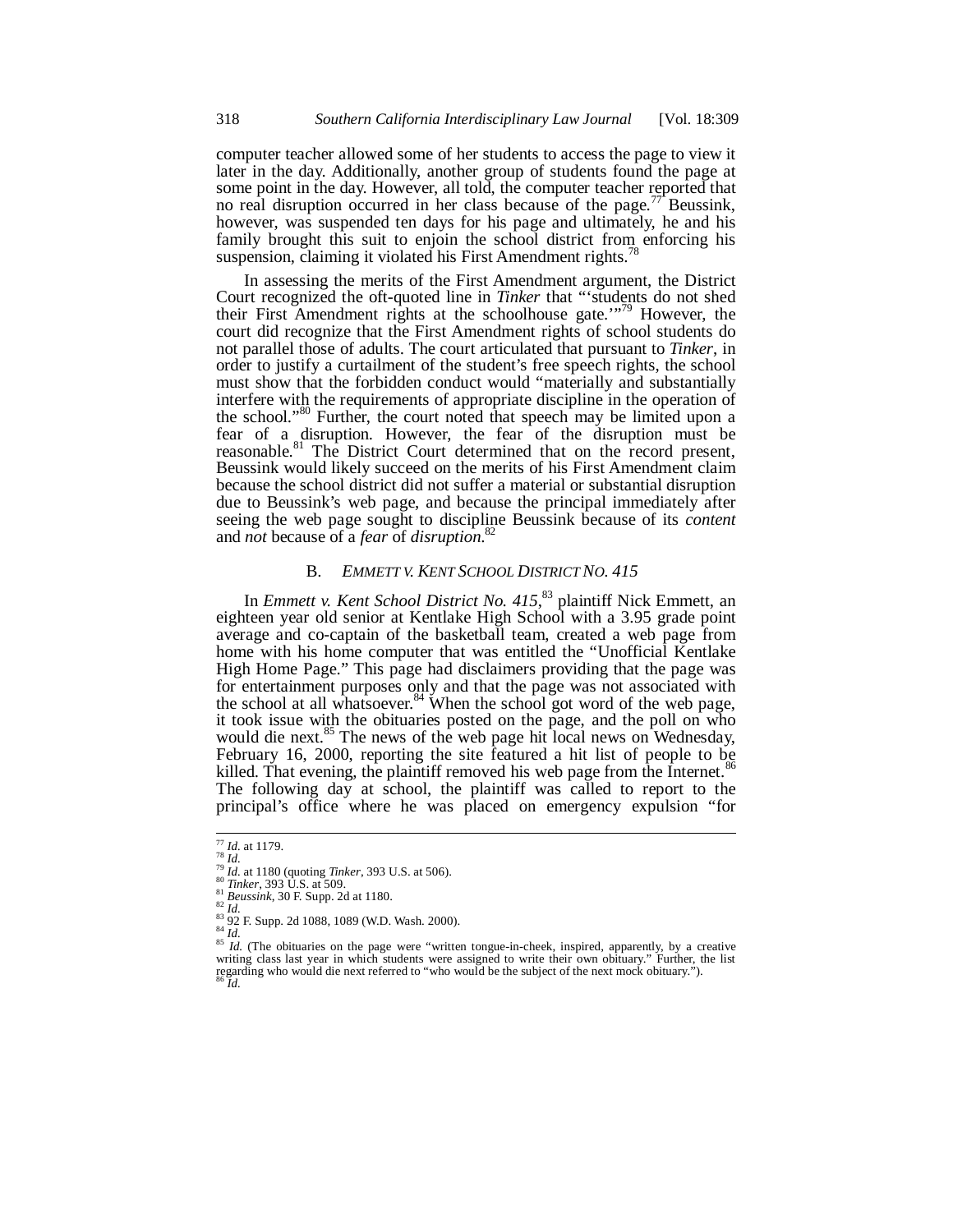intimidation, harassment, [and] disruption to the educational process."<sup>87</sup> Subsequently, the emergency expulsion was amended to a five-day suspension. Further, the plaintiff was not allowed to participate on the basketball team during this suspension.<sup>88</sup> The plaintiff subsequently filed for a temporary restraining order against the imposition of the suspension, claiming the suspension violated his First Amendment rights.

On the issue of the First Amendment, the District Court noted that the *Tinker* standard would be applicable. Thereby, "prohibition of expressive conduct is justifiable if the conduct 'would materially and substantially interfere with the requirements of appropriate discipline in the operation of the school.'"89 Further, the court articulated that *Tinker* has been clarified and modified by two subsequent decisions: *Fraser* and *Kuhlmeier*. 90 The court pointed out that *Fraser* allows a school district to punish students for use of sexually suggestive speech, and that *Kuhlmeier* allows regulation of publications in a school sponsored newspaper because the newspaper "was a nonpublic forum."<sup>91</sup>

The District Court further noted that the present case differed substantially from both *Fraser* and *Kuhlmeier*. The case differed from *Fraser* because the "Plaintiff's speech was not at a school assembly," nor was it "in a school-sponsored newspaper" as in *Kuhlmeier*.<sup>92</sup> Further, the court noted that the web page in question "was not produced in connection with any class or school project"<sup>93</sup> and that "although the intended audience was undoubtedly connected to Kentlake High School, the speech was entirely outside of the school's supervision or control."<sup>94</sup> Therefore, based on the given law, the District Court concluded that because the school did not demonstrate a material and substantial disruption, the plaintiff would have a high likelihood of success on the merits of his First Amendment case.<sup>9</sup>

### C. *KILLION V. FRANKLIN REGIONAL SCHOOL DISTRICT*

In this case, plaintiff Zachariah Paul was a student at Franklin Regional High School, and became upset with the school because he was denied a parking permit and because of the regulations placed on members of the track team.<sup>96</sup> In response to this, the plaintiff, at home, made a top ten list about the school's athletic director that he emailed to his friends from his home computer.<sup>97</sup> The plaintiff never brought a copy of the list to school

j

<sup>&</sup>lt;sup>87</sup> Id.<br><sup>88</sup> Id.<br><sup>89</sup> Emmett, 92 F. Supp. 2d at 1090 (quoting *Tinker*, 393 U.S. at 509).<br><sup>90</sup> Please note that at the time of this decision, the decision of *Morse v. Frederick*, the third clarification <sup>90</sup> Please note that at the time of this decision, the decision of *Morse v. Frederick*, the third clarification<br>to *Tinker*, had not been handed down by the Supreme Court.<br><sup>91</sup> Emmett, 92 F. Supp. 2d at 1090.<br><sup>93</sup> Id.<br><sup></sup>

over his own chins. 8) The girls at the 900 #'s keep hanging up on him. 7) For him, becoming Franklin's "Athletic Director" was considered "moving up in the world." 6) He has to use a pencil to type and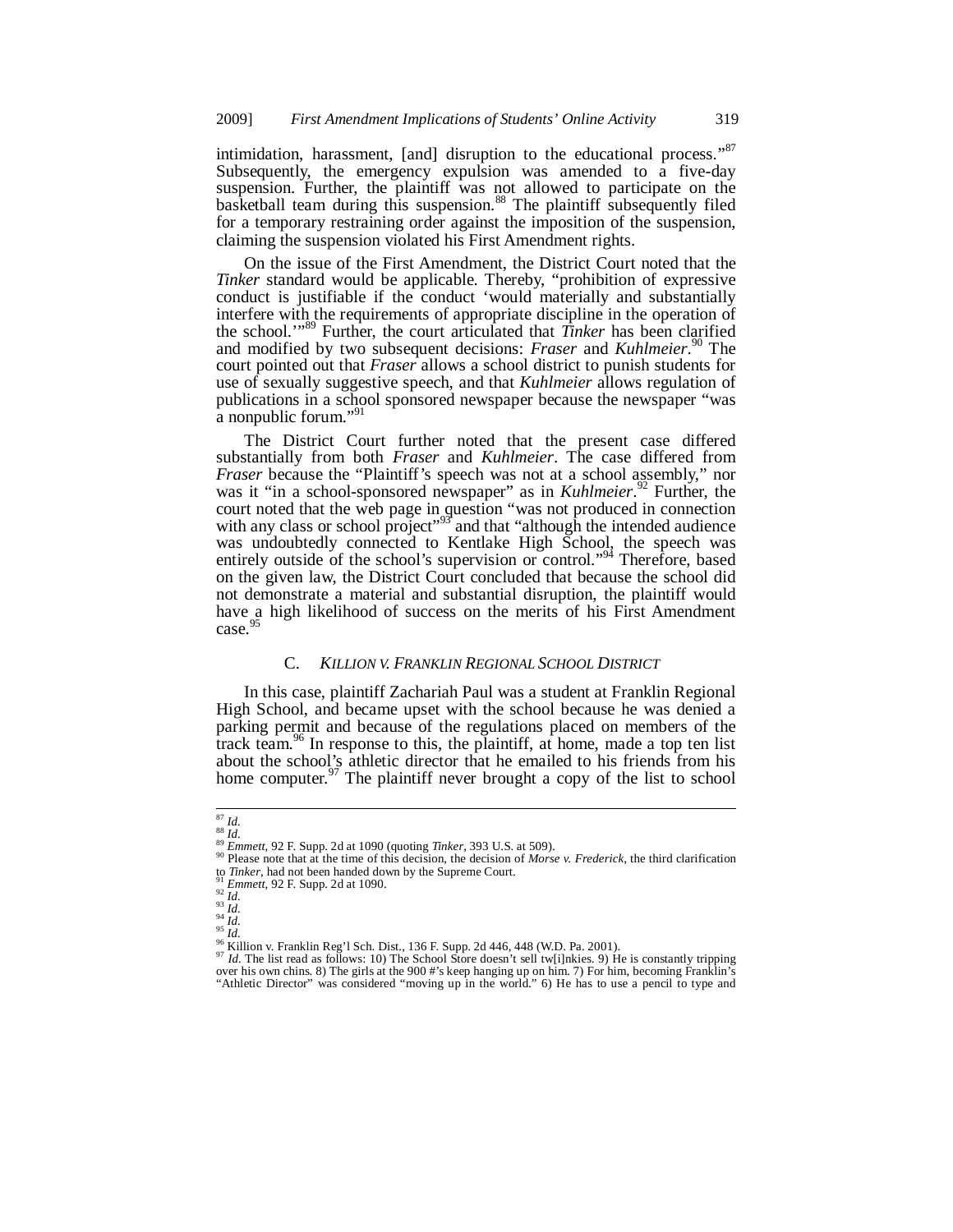because he had been warned about distributing a list he had written in the past.<sup>98</sup>

Several weeks after the plaintiff had written and emailed this list, several individuals found copies of the list in the teachers' lounge. This document was created because "an undisclosed student had reformatted Paul's original email and distributed the document on school grounds." When the plaintiff was called to the principal's office regarding the paper, he admitted to creating it and emailing it from his home computer. However, he steadfastly denied bringing the email to school.<sup>100</sup> The principal asked him to bring a copy of the email to school the following day and allowed the plaintiff to return to class.

The following day, the plaintiff was called back to the principal's office and was informed that he was going to be suspended for ten days "because the list contained offensive remarks about a school official, the list was found on school grounds, and Paul admitted to creating the list."<sup>101</sup> Further, the principal felt the suspension was warranted because the plaintiff had engaged in verbal/written abuse of a staff member. Ultimately, the plaintiff filed a civil action seeking a preliminary injunction for the violation of his First Amendment right so that he could return to school immediately.<sup>10</sup>

On the First Amendment issue, the District Court reiterated the *Tinker* standard of material and substantial disruption and recognized that in order to prevail, "the school needed evidence that such disruption had occurred or was likely to occur."103 The court recognized that *Fraser* provided that a school "may categorically prohibit lewd, vulgar, or profane language on school property<sup>"104</sup> and that under *Kuhlmeier*, "a school may regulate school-sponsored speech (that is, speech that a reasonable observer would view as the school's own speech) on the basis of any legitimate pedagogical concern."<sup>105</sup> Further, the court pointed out that if the case did not fall within *Fraser* or *Kuhlmeier*, then the case would be in *Tinker* territory.<sup>106</sup>

The District Court next turned its analysis to that of "substantial disruption." The court noted "that school officials' authority over offcampus expression is much more limited than expression on school grounds."107 However, the court observed, the *Tinker* analysis has been applied to off-campus speech that has made its way onto campus grounds.

-

make phone calls because his fingers are unable to hit only one key at a time. 5) As stated in the previous list, he's just not getting any. 4) He is no longer allowed in any "All You Can Eat" restaurants. 3) He has constant flashbacks of when he was in high school and the athletes used to pick on him, instead of him picking on the athletes. 2) Because of his extensive gut factor, the "man" hasn't seen his own penis in over a decade. 1) Even if it wasn't for his gut, it would still take a magnifying glass and extensive searching to find it. *Id.* at 448 n.1.

SK *Id.* at 448.<br>
<sup>99</sup> *Id.* at 448.<br>
<sup>99</sup> *Id.* at 448–49.<br>
<sup>100</sup> *Id.* at 449.<br>
<sup>102</sup> *Id.* at 449.<br>
<sup>102</sup> *Id.* at 449.<br>
<sup>102</sup> *Id.* at 452.<br>
<sup>103</sup> *Id.* at 452.<br>
<sup>106</sup> *Id.* at 453.<br>
<sup>106</sup> *Id.* Note that *Killion* wa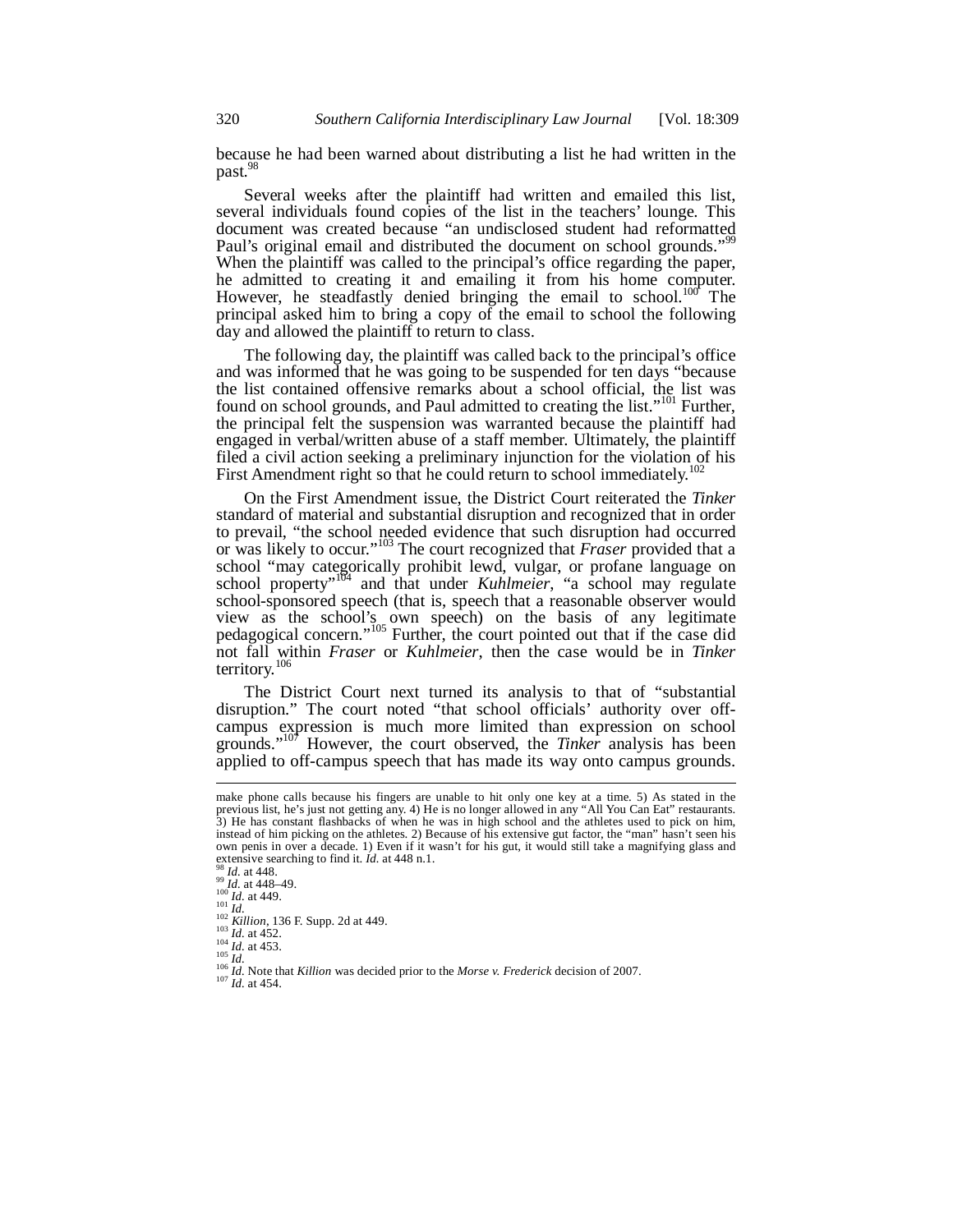The court determined, though, that the school district did not meet the requisite burden to show that there was an actual disruption. According to the court, "[t]here is no evidence that teachers were incapable of teaching or controlling their classes because of the Bozzuto Top Ten list."<sup>108</sup> Further, no one was threatened by this speech. Therefore, pursuant to *Tinker*, the material and substantial disruption requirement was not met.

The court next moved its analysis to a *Fraser*-style analysis. However, the court recognized that *Fraser* involved on-campus speech and that this case involves off-campus speech. Further, the court recognized that "courts considering lewd and obscene speech occurring off school grounds have held that students cannot be punished for such speech, absent exceptional circumstances."109 Therefore, on this basis, the court concluded that because the list was created in the plaintiff's home, and because the creation of the list had nothing to do with a school activity, *Fraser* would not be directly applied because no exceptional circumstances were present. Therefore, the court concluded that the plaintiff's First Amendment rights had been violated by the school district.<sup>110</sup>

### D. *J.S. V. BETHLEHEM AREA SCHOOL DISTRICT*

In *J.S. v. Bethlehem Area School District*, 111 the plaintiff was an eighth grade student at Nitschmann Middle School. The plaintiff created a website entitled "Teacher Sux" on his personal home computer. This page consisted of "derogatory, profane, offensive and threatening comments, primarily about the student's algebra teacher, Mrs. Kathleen Fulmer, and Nitschmann Middle School principal, Mr. A. Thomas Karsotis."<sup>112</sup> Although the website had a disclaimer that read that by entering the website a visitor agrees not to report the website's contents to the school, the website was in fact accessible by any person.

Specifically, the web page provided the following statements: "Mrs. Fulmer is a B<sub>\_\_\_\_</sub>, In D minor; and 136 times, the page provided "F<sub>\_\_\_</sub> You Mrs. Fulmer. You Are A B\_\_\_\_. You Are A Stupid B\_\_\_\_."<sup>113</sup> There was another page about why Mrs. Fulmer should die, whereby the plaintiff solicited persons to donate money to pay for a hitman, and a diagram of Mrs. Fulmer with her head cut off and blood dripping from her neck.<sup>114</sup>

This website was viewed by many persons at the school, causing quite a disruption. Mrs. Fulmer took medical leave for the remainder of the year. Further, the school was viewed in a negative light in the community. After the school year ended, the plaintiff and his family received a letter from the school board informing them that the board was aware of the website and that the plaintiff was going to receive a three day suspension because of it. The school board later extended the suspension to ten days and began

<sup>&</sup>lt;sup>108</sup> Killion, 136 F. Supp. 2d at 455.

<sup>&</sup>lt;sup>109</sup> *Id.* at 456–57.<br>
<sup>109</sup> *Id.* at 456–57.<br>
<sup>110</sup> *See id.* at 458.<br>
<sup>111</sup> J.S. v. Bethlehem Area Sch. Dist., 807 A.2d 847 (Pa. 2002).<br>
<sup>112</sup> *Id.* at 850.<br>
<sup>113</sup> *Id.* at 858–59.<br>
<sup>114</sup> *Id.* at 851.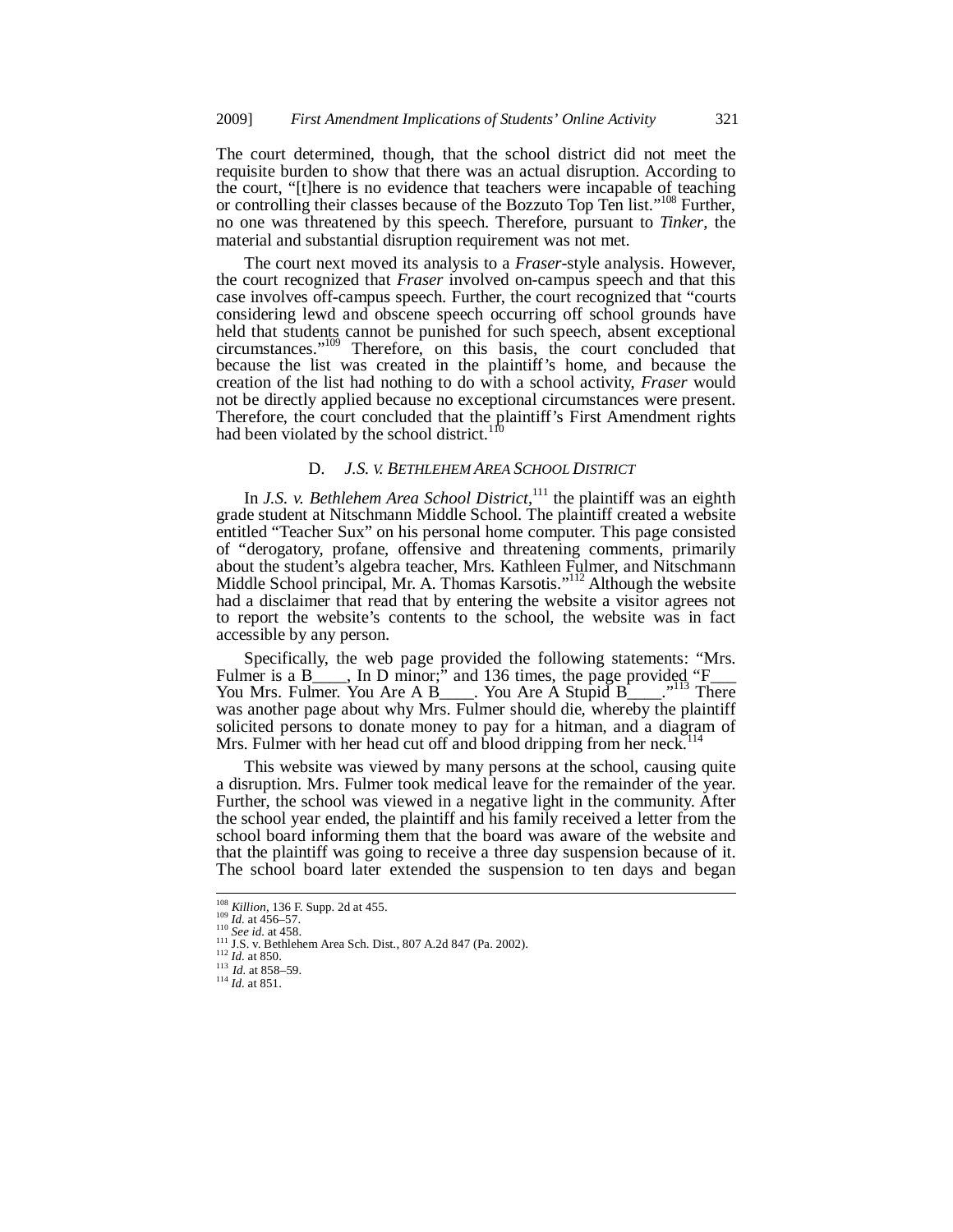expulsion proceedings against the student.<sup>115</sup> Subsequently, the plaintiff commenced an action to assert that his punishment was in violation of his First Amendment rights.<sup>116</sup> The trial court upheld the punishment and concluded that a material and substantial disruption had taken place.

On appeal, the Pennsylvania Supreme Court analyzed the First Amendment issue on many levels, recognizing that the First Amendment is not absolute in its application. The court acknowledged the fact that "schools are given monumental charge of molding our children into responsible and knowledgeable citizens."<sup>117</sup> The court first considered whether the plaintiff's punishment could be upheld by virtue of it being a true threat. On this issue, the court declared, "[W]e conclude the statements made by J.S. did not constitute a true threat, in light of the totality of the circumstances."118 But, rather, the court concluded that his website, taken as a whole, was "sophomoric, crude, highly offensive and perhaps [a] misguided attempt at humor or parody."<sup>119</sup>

This, however, did not end the court's analysis. The court next considered whether the website was a material and substantial disruption of the educational process. Accordingly, the court noted that "school officials do not have to wait for possible harm or material disruption to come to pass before taking appropriate steps."120 Further, the court considered *Fraser*'s prohibition on lewd speech, and the court considered the location of the speech: whether the speech was on-campus speech or off-campus speech. Here, the court determined that although the speech in question was actually done off campus, "there is a sufficient nexus between the web site and the school campus to consider the speech as on campus."<sup>121</sup> Specifically, the court held that "where speech that is aimed at a specific school and/or its personnel [and] is brought onto the school campus or accessed at school by its originator, the speech will be considered oncampus speech."<sup>122</sup>

After making the determination that the speech was in fact on-campus speech, the court next grappled with which Supreme Court precedent this case fit most neatly under, and in doing so, the court concluded that "the type of speech at issue in this case straddles the political speech in *Tinker*, and the lewd and offensive speech expressed at an official school assembly in *Fraser*."<sup>123</sup> The court then waffled as to which case this most closely fits under, and ultimately the court concluded that regardless of whether the present circumstances were analyzed under *Tinker* or *Fraser*, the student was justly punished, and his First Amendment constitutional rights had not been violated.<sup>12</sup>

j

<sup>&</sup>lt;sup>115</sup> *Id.* at 852.<br>
<sup>116</sup> *Id.* at 853.<br>
<sup>117</sup> *Bethlehem*, 807 A.2d at 855.<br>
<sup>117</sup> *Id.* at 859.<br>
<sup>119</sup> *Id.*<br>
<sup>120</sup> *Id.*<br>
<sup>121</sup> *Id.* at 865.<br>
<sup>122</sup> *Id.* at 865.<br>
<sup>122</sup> *Bethlehem*, 807 A.2d at 866.<br>
<sup>124</sup> *Id.* at 8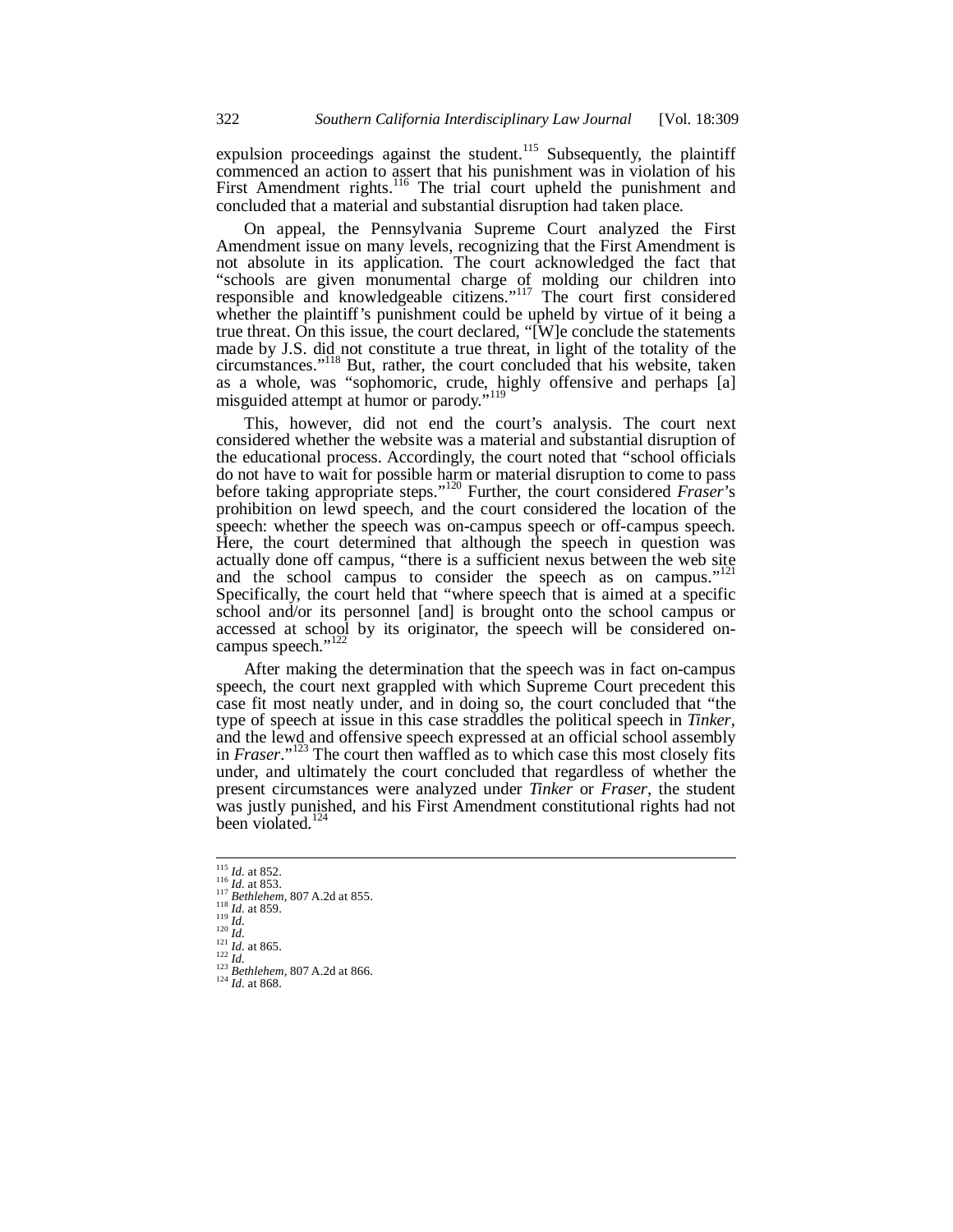### E. *J.S. V. BLUE MOUNTAIN SCHOOL DISTRICT*

In this case, the plaintiff and a fellow student created a profile page on MySpace of their principal, Mr. McGonigle. On this profile page, the students indicated that Mr. McGonigle "is a married, bisexual man whose interests include 'fucking in [his] office' and 'hitting on' students and their parents."<sup>125</sup> In addition, the profile made derogatory comments about Mr. McGonigle's family. When word of the profile spread throughout the school, the principal suspended the plaintiff for ten days because of the very upsetting nature of the profile. Subsequently, the plaintiff brought an action pursuant to 42 U.S.C. § 1983 for violation of his First Amendment rights.

The plaintiff's main contention was that he was improperly punished for out of school conduct and speech. The court began by noting that even though this speech occurred off campus, the school may still "regulate this speech if it substantially disrupts school operations or interferes with the rights of others."<sup>126</sup> The court next considered whether such a disruption had occurred at the school, and resultantly, the court noted that "at least some disruption [had] occurred at the school."<sup>127</sup> Therefore, the court, on the record before it, denied the injunction on the basis that the plaintiff had failed to show a likely success on the merits of his case.

### F. *REQUA V. KENT SCHOOL DISTRICT NO. 415*

In this case, plaintiff Gregory Requa was an eighteen year old senior at Kentridge High School. During the plaintiff's junior year, some video footage of a teacher was taken, edited, graphics added, a musical soundtrack added, and was posted on YouTube.<sup>128</sup> Specifically, the video in question included "commentary on the teacher's hygiene and organization habit [and] footage of a student standing behind the teacher making faces, putting two fingers up at the back of her head and making pelvic thrusts in her general direction.<sup>3,129</sup> Additionally, a portion of the video, announced by text reading "Caution Booty Ahead," included shots of the teacher's buttocks as she bent over. $130$ 

The plaintiff admitted to having posted the video from his own home. News of the story hit local news a few months later and the video was aired. Shortly thereafter, the plaintiff removed the video from YouTube. Subsequently, the plaintiff was given a forty day suspension from school. When he had exhausted his administrative appeals, he filed an action for a temporary restraining order to have him placed back in the classroom, claiming that the school had violated his First Amendment rights by suspending him.

j

<sup>&</sup>lt;sup>125</sup> J.S. v. Blue Mountain Sch. Dist., No. 307cv585, 2007 WL 954245, at \*1 (M.D. Pa. March 29, 2007).<br><sup>126</sup> *Id.* at \*2 (citing *Saxe v. State Coll. Area Sch. Dist.*, 240 F.3d 200, 214 (3d Cir. 2001)).<br><sup>127</sup> *Id.*<br><sup>128</sup>

website whereby users may upload amateur videos for others to view.<br><sup>129</sup> *Id.* 130 *Id.*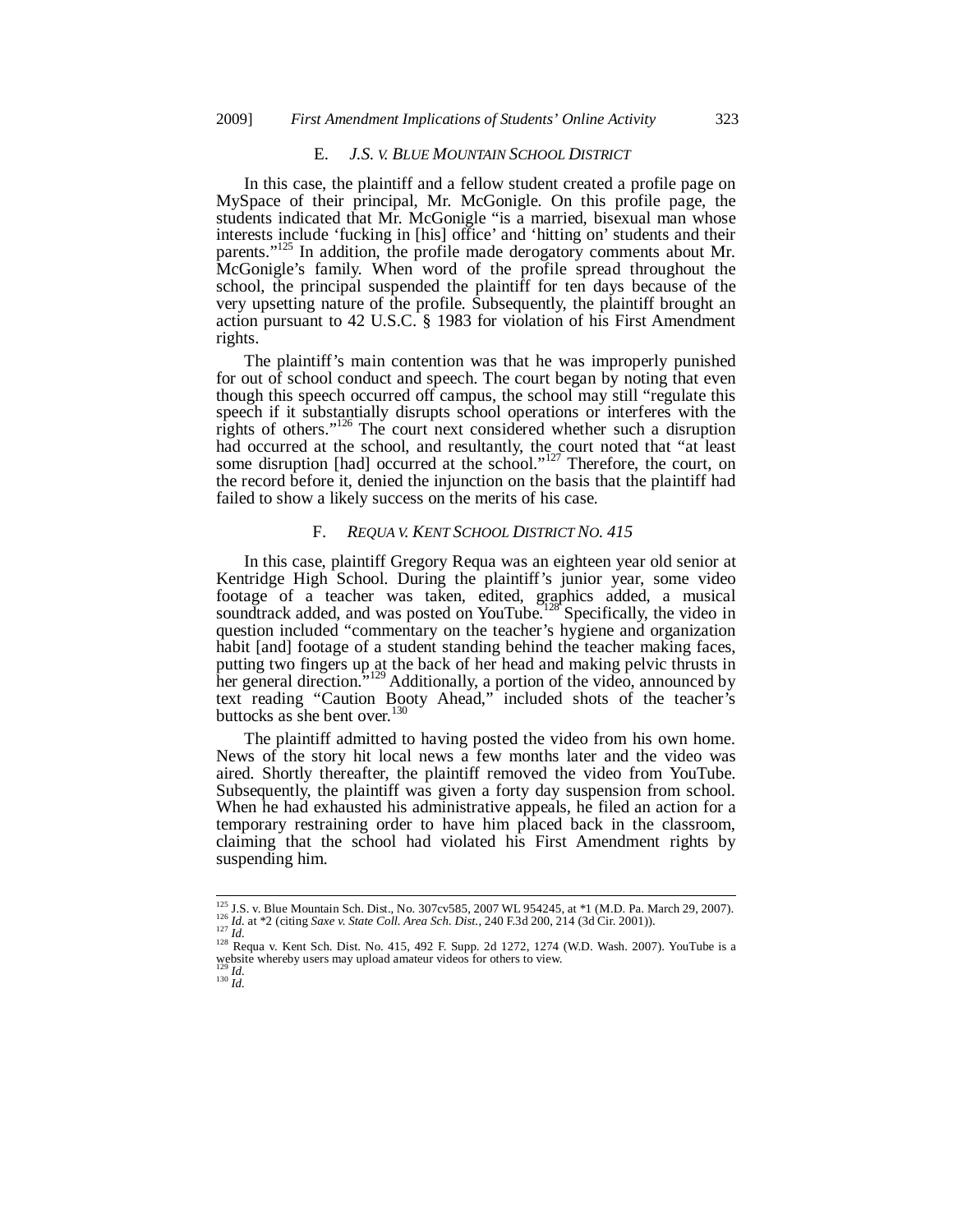On the First Amendment issue, the court noted that the school district reported that it punished the plaintiff, not for his speech, but for his conduct, specifically his conduct of the close-up shots of the teacher's buttocks and the pelvic thrusts in the video.<sup>131</sup> The court noted that the plaintiff presented no evidence that the school had in fact punished him for his speech, or that the school board saying it was punishing him for his conduct was pretextual.<sup>132</sup> The court further noted that all parties stipulated that the video was free speech. However, the court still analyzed the case under the *Fraser* and *Tinker* tests. Pursuant to *Fraser*, the court noted that the repeated footage of the teacher's buttocks with the booty rap song<br>playing was lawd and offensive and fall within the parameters of *Fragga*<sup>133</sup> playing was lewd and offensive, and fell within the parameters of *Fraser*. Further, regarding *Tinker*, the court held that there was "no difficulty in concluding that one student filming one student behind a teacher making . . . pelvic thrusts in her direction, or a student filming the buttocks of a teacher as she bends over in the classroom constitutes a material and substantial disruption to the work and discipline of the school."<sup>134</sup> Therefore, for all of the above reasons, the court concluded that the punishment of the plaintiff did not violate his First Amendment rights.

# G. *LAYSHOCK V. HERMITAGE SCHOOL DISTRICT*

In *Layshock v. Hermitage School District*, 135 a seventeen year old student named Justin Layshock was punished by his school for out of school conduct. Layshock created a web page that was a parody of the school principal on MySpace.<sup>136</sup> Layshock created this MySpace profile at his grandmother's house using her computer.<sup>137</sup> The profile had a picture of the principal which had been copied and pasted from the school's web page. Additionally, the profile indicated that the principle liked to smoke "big blunts[,]" liked to drink from "big kegs[,]" and had been on a date with a "big hard-on."<sup>138</sup> Additionally, Layshock sent friend requests to various friends of his so that they too could add the profile to their pages. Eventually, most, if not all, of the students at the school were aware of the web page. In addition to Layshock's profile, there were at least three other parody profiles of the principal on MySpace at the time. These profiles also included vulgar and lewd language. Further, Layshock even showed this profile to friends of his at school, although he did not claim that he was the creator of the page.<sup>139</sup> This website caused the principal to be quite upset and ultimately, the school computer system was locked down so that students were only permitted to use computers at regularly scheduled activities in the computer lab. Beyond that, students were not permitted to

<sup>131</sup> *Id.* at 1277.<br>
<sup>132</sup> *Id.*<br>
<sup>133</sup> *Id.*<br>
<sup>133</sup> *Requa*, 492 F. Supp. 2d at 1280.<br>
<sup>135</sup> Layshock v. Hermitage Sch. Dist., 496 F. Supp. 2d 587, 591 (2007).<br>
<sup>136</sup> *Id.*<br>
<sup>137</sup> *Id.*<br>
<sup>137</sup> *Id.*<br>
<sup>137</sup> *Id.* 

j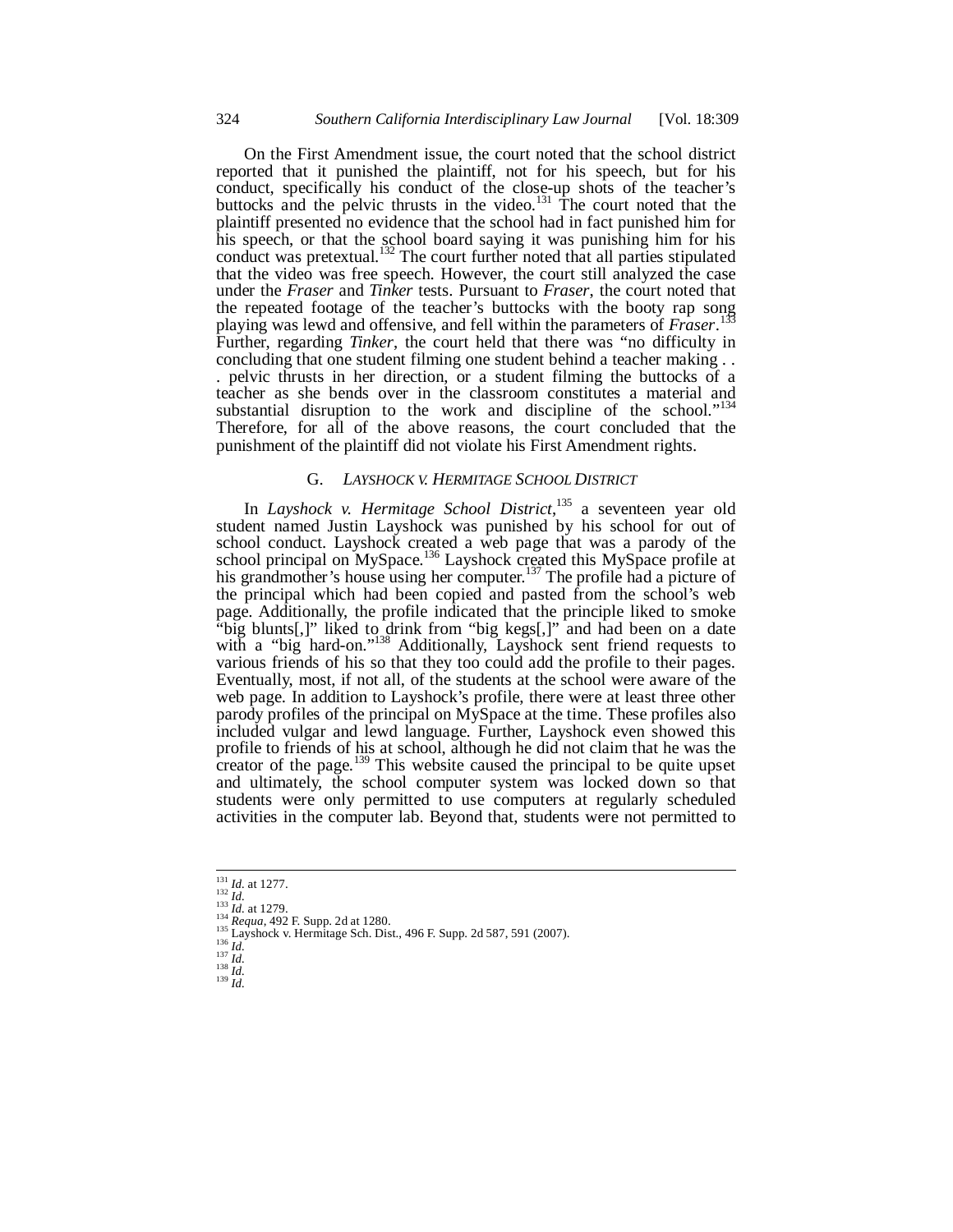use computers. Further, the school's computers were later disabled so that MySpace could not be accessed.<sup>140</sup>

Subsequently, Layshock and his mother were called to the principal's office. During this meeting, Justin admitted that he had made the profile. Nothing happened at this meeting regarding punishment. However, subsequent to the meeting, Layshock received notice that he was suspended from school. Layshock filed an action contending that his First Amendment rights had been violated by the school.

Regarding the First Amendment issue, the court first noted that "this case began with purely out-of-school conduct which subsequently carried over into the school setting."141 The court next considered the application of the First Amendment to the high school setting and recognized that if speech does not fall within one of the exceptions to *Tinker*, then it is subject to the general rule of *Tinker*. The court recognized that under *Tinker*, "a mere desire to avoid discomfort or unpleasantness will not suffice."<sup>142</sup>

The court next considered the issue that the speech in question took place off of the school campus, and the court recognized that "the reach of school administrators is not strictly limited to the school's physical property."<sup>143</sup> However, to justify punishment of a student for his offcampus speech, the school must demonstrate an appropriate nexus between the speech in question and the school.<sup>144</sup>

Next, the court considered the application of *Tinker* and *Fraser*. The court determined that *Fraser* would not justify Layshock's punishment in this instance because "there is no evidence that Justin [Layshock] engaged in any lewd or profane speech while in school."145 With regard to *Tinker*, the court concluded, "There are several gaps in the causation link between Justin's off-campus conduct and any material and substantial disruption of operations in the school."146 Most notably, the court pointed out that the school never demonstrated it was Layshock's profile that caused the disruption. Further, even if it was Layshock's profile that caused the disruption, "no classes were canceled, no widespread disorder occurred, there was no violence or student disciplinary action."147 Therefore, the court held that the school district had failed to show that Layshock's conduct created a material and substantial disturbance to justify punishment under *Tinker*.

# V. ANALYSIS

These cases all demonstrate an interesting trend in the law of the First Amendment. While the text of the First Amendment provides that

 $^{140}$  *Id.* at 593.

<sup>141</sup> *Layshock*, 496 F. Supp. 2d at 595.<br>
142 *Id.* at 597.<br>
143 *Id.* at 598.<br>
144 *Id.* at 599.<br>
145 *Id.* at 600.<br>
146 *Id.*<br>
147 *Layshock*, 496 F. Supp. 2d at 600.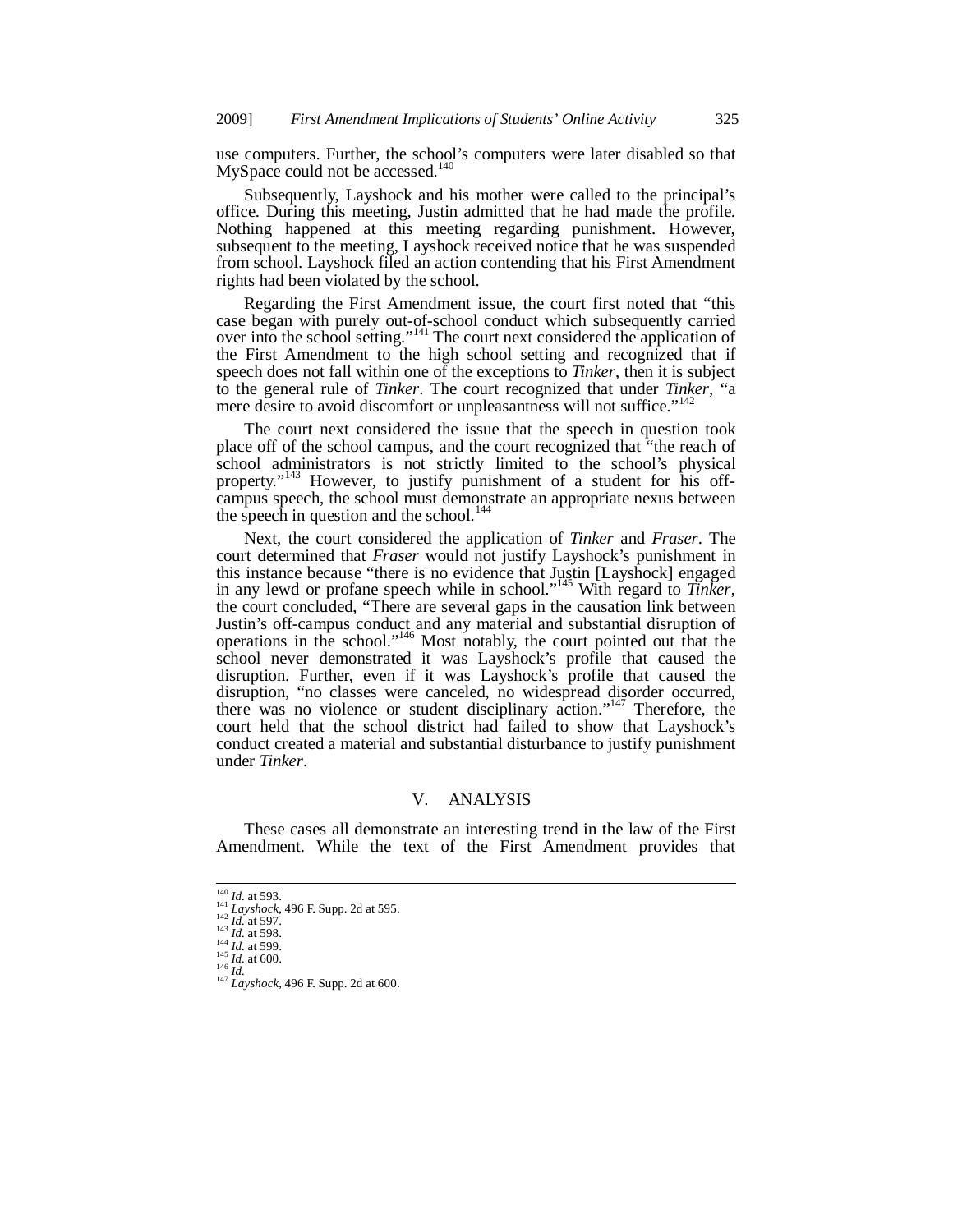"Congress shall pass no law  $\ldots$  abridging freedom of speech,"<sup>148</sup> the Court has never taken the view that this protection is guaranteed in all circumstances. School speech has been such an area, since the decision of *Tinker* in 1969.<sup>149</sup> Further, as the above case law shows, the Court has been more than willing to limit the rather broad *Tinker* holding that a school must show that a student's speech is a material and substantial disruption in order to curtail that student's First Amendment rights.<sup>150</sup> The Court, on each instance since the *Tinker* case, has chosen to limit *Tinker* as opposed to applying it as written. In *Fraser*, the Court carved out the exception for lewd, sexual, and profane speech.<sup>151</sup> Next, in *Kuhlmeier*, the Court carved out the exception for school-sponsored speech, or what may also be referred to as speech that includes the school's imprimatur on it.<sup>152</sup> And, recently, the Court, in *Morse*, carved out a special exception stating a school may categorically prohibit speech dealing with pro-drug messages.<sup>153</sup>

The newest free speech issues before the Court will deal with students' online activity. When these cases involve online activity conducted while the student is at school, the question is not all that difficult for the Court to ponder. The *Tinker*, *Fraser*, *Kuhlmeier*, and *Morse* decisions rather neatly cover all possible scenarios by which such a case may come down.

However, the greater question arises when the speech is speech done while the student is at home, completely off the school campus. This seems far more problematic when the school punishes the student for such speech. Courts appear to be somewhat reluctant to allow schools to punish students for such speech, although courts are becoming more willing to uphold these punishments.<sup>154</sup> The current test to allow such punishment is when there is a sufficient nexus between the speech and the school campus.<sup>155</sup>

Courts that have articulated this test have also held that where the student brings the speech onto campus, the regular First Amendment in high school analysis applies. However, the test articulated in this case is somewhat problematic because the courts have not necessarily implied whether that student in particular had to be the one to bring the speech to school, or whether the student is subject to punishment if anyone else brings it to school. It seems that it would be appropriate to punish the student pursuant to the *Tinker*, *Fraser*, *Kuhlmeier*, and *Morse* decisions if the student does, in fact, bring the speech in to school. However, if another student brings the speech in, it seems that this rule may be overly broad, as it does not seem just to curtail a student's free speech rights when another student is the person causing the disruption. A better rule might be that the nexus has to be directly between the student bringing her speech into the school and the disruption taking place.

<sup>&</sup>lt;sup>148</sup> U.S. CONST. amend. I.

<sup>&</sup>lt;sup>119</sup> Tinker, 393 U.S. 503.<br><sup>150</sup> *Sinker*, 393 U.S. 503.<br><sup>150</sup> *See generally Fraser*, 478 U.S. 675; *Kuhlmeier*, 484 U.S. 260; *Morse*, 127 S. Ct. 2618.<br><sup>150</sup> *Fraser*, 478 U.S. 265.<br><sup>151</sup> *Fraser*, 478 U.S. 260.<br><sup>153</sup>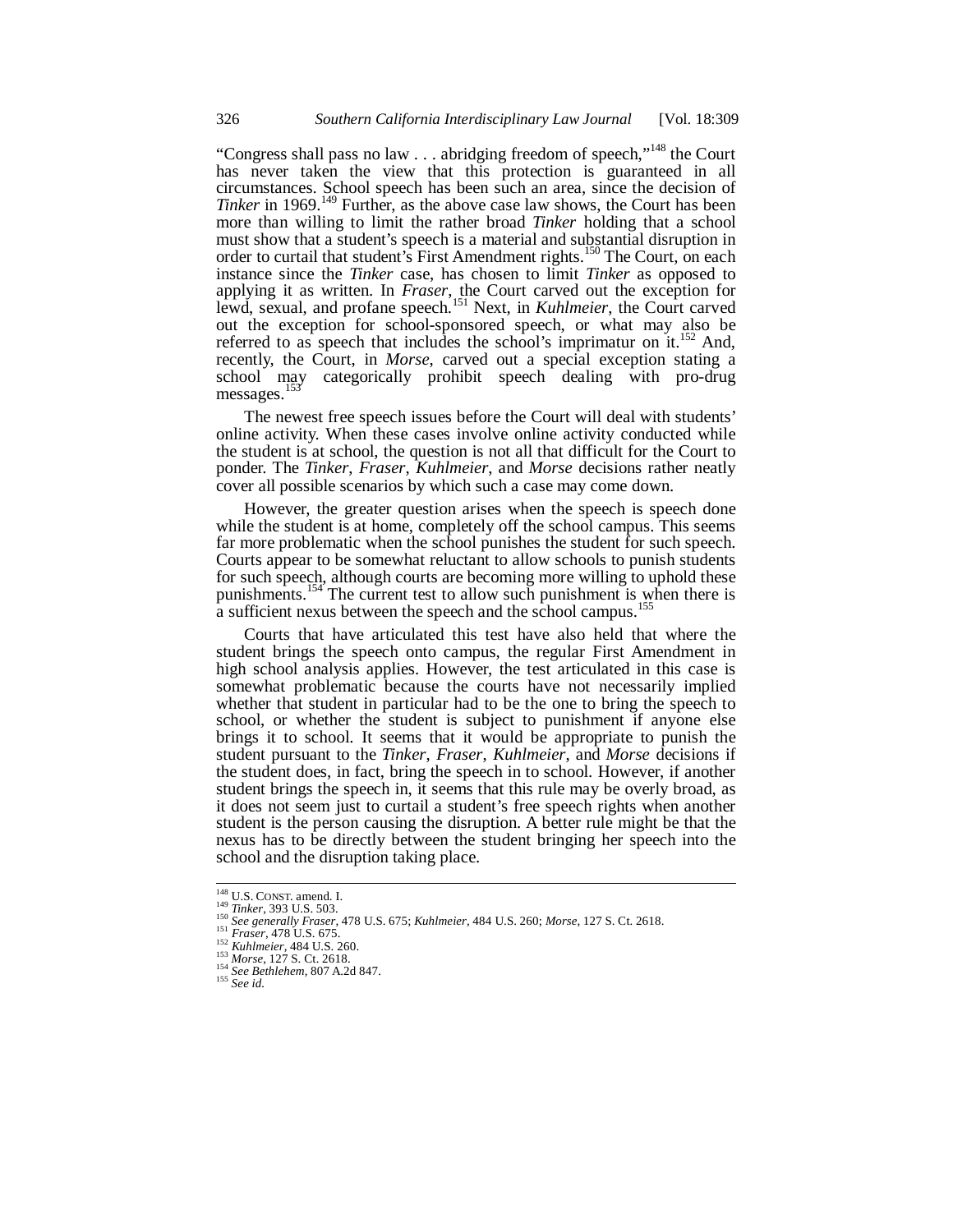Further, the cases that have already been handed down create uncertainty as to whether *Fraser*, *Kuhlmeier*, and we can assume *Morse*, would be applicable. If these cases are read specifically, *Fraser* would apply only to in-school speech, as Fraser's speech was delivered in front of an auditorium full of students at school. One could not possibly fathom a more direct example of on-campus speech.156 Further, *Kuhlmeier* dealt with a school-sponsored newspaper where the school's imprimatur appeared. Again, this appears to be a clear cut example of on-campus speech. However, one may make the argument that certain web pages that do not have disclaimers could be viewed as having the school's imprimatur on them. And, if so, then this more closely resembles the *Kuhlmeier* case.<sup>157</sup> However, as of today, a court has yet to handle a case of this nature; all the cases that have been reviewed dealing with online activity have disclaimers or are clearly parodies and do not have the school's imprimatur, and so would not cause a person to believe that it was the school's official page. Finally, in *Morse*, although the plaintiff was outside the school when he unfurled his banner, he was nevertheless attending a school-sponsored event—watching the Olympics travel through town.<sup>158</sup> He was on the street with the remainder of his classmates. Further, he was, for all intents and purposes, under the control of the school at the time he unfurled his banner. Therefore, it is questionable as to whether the school would be able, consistent with the First Amendment, to punish students for their offcampus speech pursuant to the *Fraser* or *Morse* decisions.

While it is understandable that occasionally a school must discipline a student for off-campus speech, it appears that such a trend should be the exception as opposed to the rule. It seems that the school is over-extending itself when it begins to police the activity of students for their free speech beyond school hours and school-sponsored activities. It seems that First Amendment jurisprudence is rather well-established, and perhaps a better way to handle such cases would be to work them through the already established First Amendment line of cases. For instance, if a student posted a parody page about a principal and the page involved slander, the slander line of cases would be a better approach. If the page constituted fighting words, then the fighting words doctrine should be applied. If the page contained obscene remarks, then the obscenity line of cases would be the best approach to take. Finally, if the page consisted of a true threat, then that line of cases should be followed.

### VI. CONCLUSION

In conclusion, as access to technology continues to increase for the American student, cases such as these will likely fill the dockets of the courts across our nation as students continue to press the boundaries of what conduct is acceptable under the First Amendment of the Constitution. As of now, the Court has only had limited opportunity to consider the

j

<sup>&</sup>lt;sup>156</sup> *See Fraser*, 478 U.S. 675.<br><sup>157</sup> *See Kuhlmeier*, 484 U.S. 260.<br><sup>158</sup> *See Morse*, 127 S. Ct. 2618.